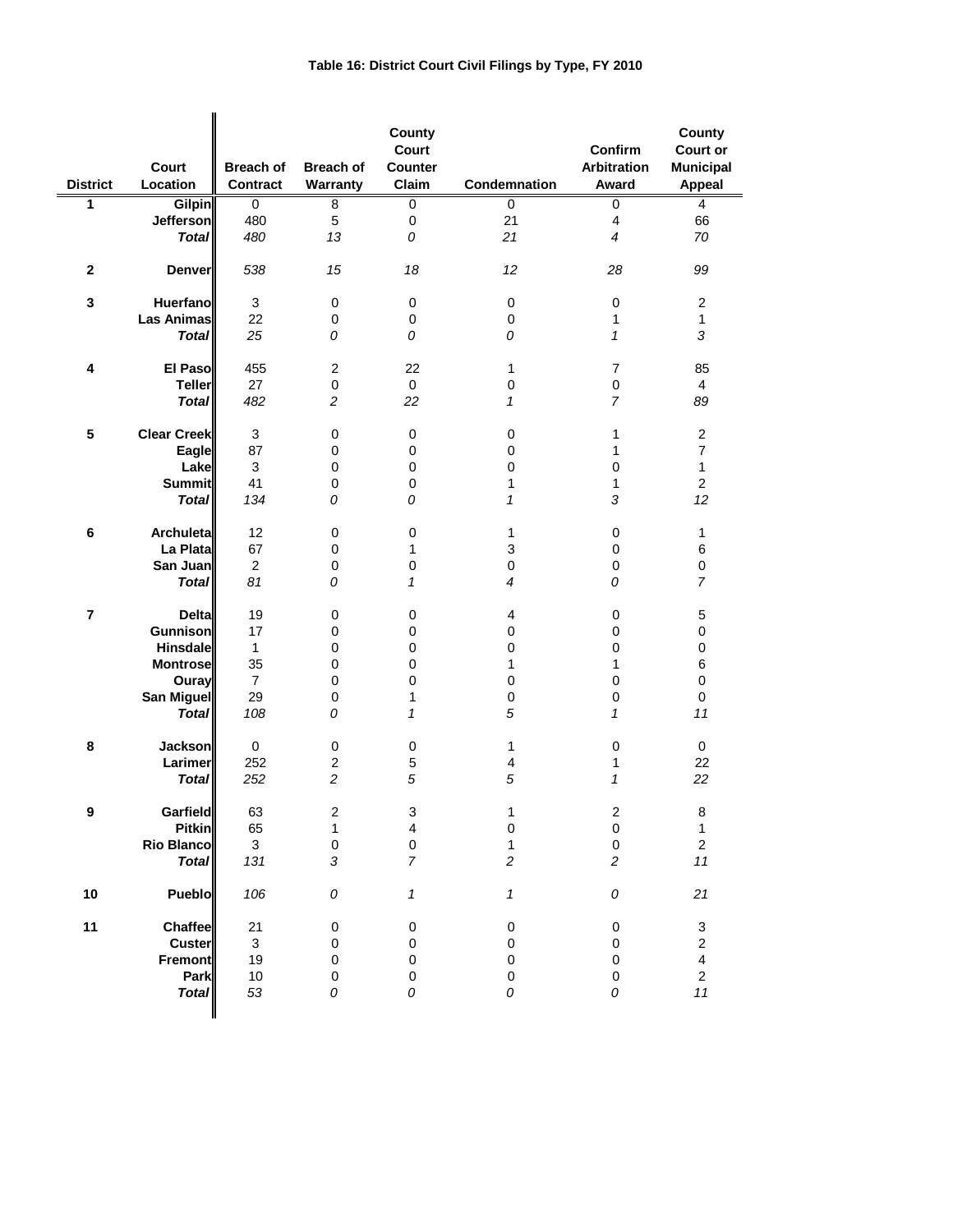|                 |                    |                                |                                      |                             | Foreclosure                 | <b>Forcible</b>                     |                     |              |
|-----------------|--------------------|--------------------------------|--------------------------------------|-----------------------------|-----------------------------|-------------------------------------|---------------------|--------------|
| <b>District</b> | Court<br>Location  | <b>Declaratory</b><br>Judgment | Determination of<br><b>Interests</b> | <b>Distraint</b><br>Warrant | <b>Other Than RL</b><br>120 | <b>Entry and</b><br><b>Detainer</b> | Foreign<br>Judgment | <b>Fraud</b> |
| 1               | <b>Gilpin</b>      | $\mathbf{1}$                   | $\overline{0}$                       | 15                          | $\overline{0}$              | $\overline{1}$                      | 0                   | 1            |
|                 | <b>Jefferson</b>   | 36                             | 5                                    | 4,650                       | 67                          | 81                                  | 42                  | 17           |
|                 | <b>Total</b>       | 37                             | 5                                    | 4,665                       | 67                          | 82                                  | 42                  | 18           |
| $\bf 2$         | <b>Denver</b>      | 123                            | 6                                    | 14,826                      | 95                          | 137                                 | 106                 | 72           |
| $\mathbf 3$     | Huerfano           | $\boldsymbol{2}$               | 0                                    | 16                          | 1                           | 0                                   | 0                   | 0            |
|                 | Las Animas         | $\overline{2}$                 | 0                                    | 95                          | 9                           | 0                                   | $\sqrt{2}$          | 1            |
|                 | <b>Total</b>       | 4                              | 0                                    | 111                         | 10                          | 0                                   | $\overline{c}$      | $\mathcal I$ |
|                 |                    |                                |                                      |                             |                             |                                     |                     |              |
| 4               | El Paso            | 54                             | 5                                    | 4,029                       | 53                          | 35                                  | 83                  | 25           |
|                 | <b>Teller</b>      | $\mathbf{1}$                   | 0                                    | 145                         | 3                           | 0                                   | 3                   | 0            |
|                 | <b>Total</b>       | 55                             | 5                                    | 4,174                       | 56                          | 35                                  | 86                  | 25           |
| 5               | <b>Clear Creek</b> | $\mathbf{1}$                   | 0                                    | 76                          | 1                           | $\mathbf{1}$                        | $\mathbf{1}$        | 1            |
|                 | Eagle              | 11                             | 3                                    | 629                         | 122                         | 10                                  | 12                  | 5            |
|                 | Lake               | $\mathbf{1}$                   | 1                                    | 63                          | 3                           | 0                                   | $\mathbf{1}$        | $\mathbf 0$  |
|                 | <b>Summit</b>      | $\overline{7}$                 | 0                                    | 251                         | 85                          | 6                                   | 12                  | 1            |
|                 | <b>Total</b>       | 20                             | 4                                    | 1,019                       | 211                         | 17                                  | 26                  | 7            |
|                 |                    |                                |                                      |                             |                             |                                     |                     |              |
| 6               | Archuleta          | $\overline{2}$                 | 1                                    | 130                         | 33                          | 0                                   | $\overline{4}$      | 0            |
|                 | La Plata           | 11                             | 3                                    | 365                         | 13                          | 0                                   | 9                   | 0            |
|                 | San Juan           | $\pmb{0}$                      | 0                                    | $\mathbf 0$                 | $\mathbf{1}$                | 0                                   | 0                   | 0            |
|                 | <b>Total</b>       | 13                             | 4                                    | 495                         | 47                          | 0                                   | 13                  | 0            |
| $\overline{7}$  | <b>Delta</b>       | 4                              | 3                                    | 69                          | 1                           | 0                                   | $\sqrt{2}$          | 1            |
|                 | <b>Gunnison</b>    | $\mathbf{1}$                   | 0                                    | 77                          | 15                          | 0                                   | 4                   | 2            |
|                 | <b>Hinsdale</b>    | 0                              | 0                                    | 6                           | 1                           | 0                                   | 0                   | $\mathsf 0$  |
|                 | <b>Montrose</b>    | 3                              | 0                                    | 211                         | 6                           | $\mathbf{1}$                        | 4                   | 0            |
|                 | Ouray              | $\mathbf{1}$                   | 0                                    | 43                          | 1                           | $\overline{c}$                      | 0                   | 1            |
|                 | <b>San Miguel</b>  | $\mathbf{2}$                   | 0                                    | 90                          | 8                           | 0                                   | $\mathbf{1}$        | 1            |
|                 | <b>Total</b>       | 11                             | 3                                    | 496                         | 32                          | 3                                   | 11                  | 5            |
|                 |                    |                                |                                      |                             |                             |                                     |                     |              |
| 8               | <b>Jackson</b>     | $\pmb{0}$                      | 0                                    | $\overline{4}$              | $\pmb{0}$                   | $\boldsymbol{0}$                    | $\mathbf 0$         | 0            |
|                 | Larimer            | 19                             | 7                                    | 969                         | 26                          | 20                                  | 24                  | 6            |
|                 | <b>Total</b>       | 19                             | $\overline{7}$                       | 973                         | 26                          | 20                                  | 24                  | 6            |
|                 | <b>Garfield</b>    |                                |                                      |                             |                             |                                     | $\overline{7}$      |              |
| 9               | <b>Pitkin</b>      | 6<br>9                         | 1<br>0                               | 402<br>210                  | 8<br>31                     | $\overline{\mathbf{c}}$<br>14       | 11                  | 7<br>6       |
|                 | <b>Rio Blanco</b>  | $\mathbf{1}$                   | 0                                    | $\overline{4}$              | $\pmb{0}$                   | $\pmb{0}$                           | $\pmb{0}$           |              |
|                 | <b>Total</b>       | 16                             | 1                                    | 616                         | 39                          | 16                                  | 18                  | 0<br>13      |
|                 |                    |                                |                                      |                             |                             |                                     |                     |              |
| 10              | Pueblo             | 9                              | 1                                    | 719                         | 15                          | $\boldsymbol{6}$                    | $17$                | 6            |
| 11              | <b>Chaffee</b>     | 1                              | 0                                    | 84                          | 1                           | 1                                   | $\sqrt{2}$          | 0            |
|                 | <b>Custer</b>      | 2                              | 0                                    | 18                          | 1                           | 0                                   | 0                   | 0            |
|                 | <b>Fremont</b>     | 3                              | 0                                    | 176                         | 5                           | $\mathbf{1}$                        | 3                   | 0            |
|                 | Park               | 2                              | 0                                    | 155                         | 8                           | 0                                   | 1                   | 0            |
|                 | <b>Total</b>       | 8                              | 0                                    | 433                         | 15                          | $\overline{c}$                      | 6                   | 0            |
|                 |                    |                                |                                      |                             |                             |                                     |                     |              |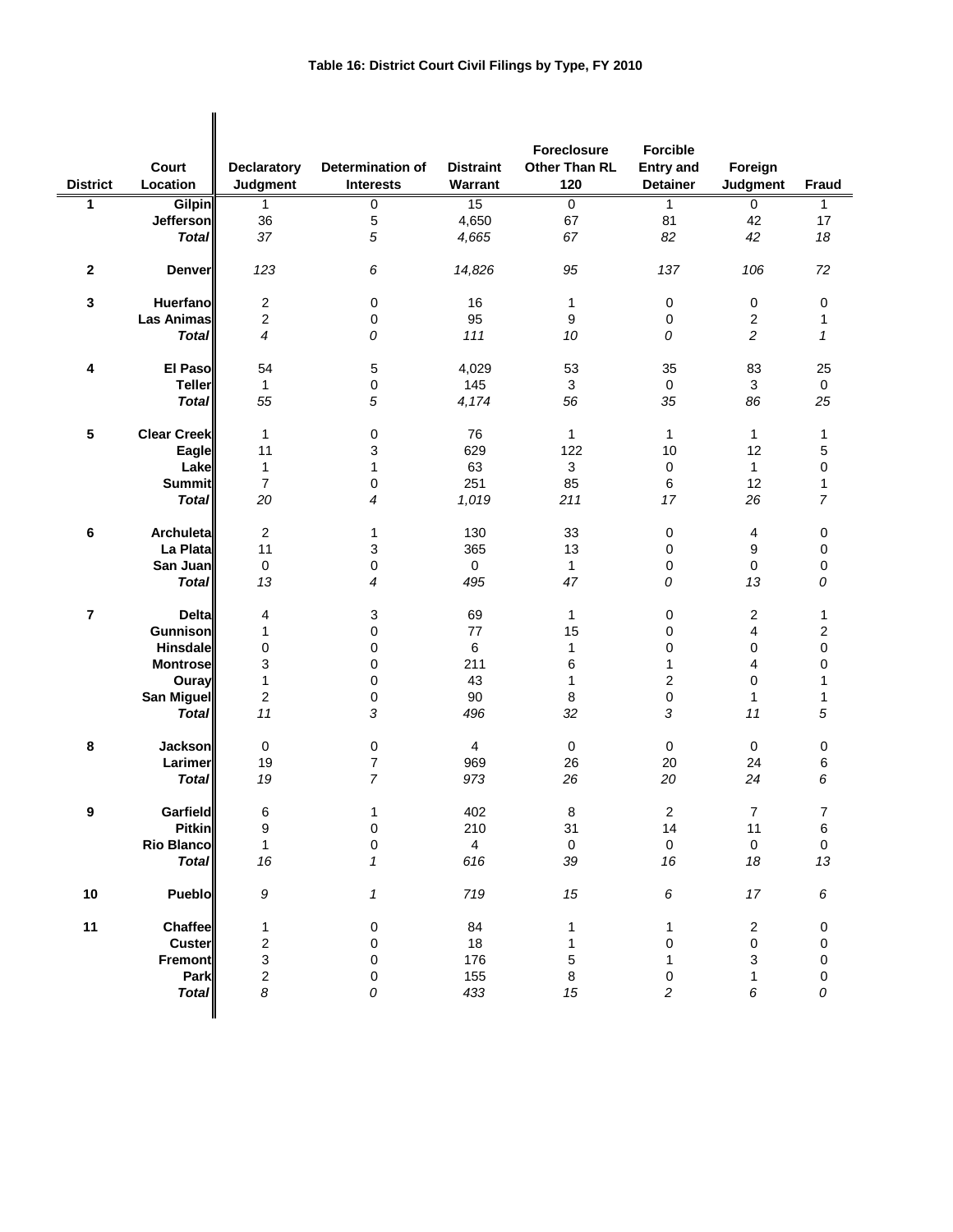| <b>District</b> | Court<br>Location  | <b>Goods Sold</b><br>and<br><b>Delivered</b> | Injunctive<br><b>Relief</b> | Landlord-<br><b>Tenant</b> | Lien                      | <b>Malpractice</b>  | <b>Mechanics</b><br>Lien  | <b>Money</b>     |
|-----------------|--------------------|----------------------------------------------|-----------------------------|----------------------------|---------------------------|---------------------|---------------------------|------------------|
| 1               | <b>Gilpin</b>      | 0                                            | $\mathbf{1}$                | 0                          | 0                         | $\overline{0}$      | 3                         | 4                |
|                 | <b>Jefferson</b>   | 32                                           | 61                          | $\mathbf 5$                | $\mathbf 1$               | 17                  | 23                        | 739              |
|                 | <b>Total</b>       | 32                                           | 62                          | 5                          | $\pmb{\mathcal{1}}$       | 17                  | 26                        | 743              |
| $\mathbf 2$     | <b>Denver</b>      | 144                                          | 223                         | 52                         | $\overline{\mathbf{c}}$   | 99                  | 58                        | 880              |
| 3               | Huerfano           | 0                                            | $\sqrt{2}$                  | 0                          | 0                         | $\mathbf 0$         | 0                         | $\boldsymbol{9}$ |
|                 | <b>Las Animas</b>  | 1                                            | $\sqrt{2}$                  | $\pmb{0}$                  | 1                         | 0                   | 2                         | 20               |
|                 | <b>Total</b>       | $\mathbf{1}$                                 | $\overline{4}$              | 0                          | 1                         | 0                   | $\overline{c}$            | 29               |
| 4               | El Paso            | 39                                           | 31                          | 4                          | $\ensuremath{\mathsf{3}}$ | 31                  | 29                        | 786              |
|                 | <b>Teller</b>      | $\mathbf{1}$                                 | $\boldsymbol{2}$            | $\pmb{0}$                  | 0                         | $\mathbf 0$         | 1                         | 33               |
|                 | <b>Total</b>       | 40                                           | 33                          | 4                          | $\sqrt{3}$                | 31                  | 30                        | 819              |
| 5               | <b>Clear Creek</b> | 0                                            | 1                           | 0                          | 0                         | $\pmb{0}$           | $\pmb{0}$                 | 13               |
|                 | Eagle              | 6                                            | 3                           | 0                          | 4                         | $\boldsymbol{2}$    | 16                        | 93               |
|                 | Lake               | 0                                            | $\pmb{0}$                   | 0                          | 0                         | 0                   | $\pmb{0}$                 | 12               |
|                 | <b>Summit</b>      | 3                                            | 15                          | 2                          | 0                         | 1                   | 9                         | 36               |
|                 | <b>Total</b>       | 9                                            | 19                          | 2                          | $\overline{4}$            | 3                   | 25                        | 154              |
| 6               | Archuleta          | 0                                            | 1                           | 0                          | 0                         | $\pmb{0}$           | 3                         | 32               |
|                 | La Plata           | $\overline{2}$                               | $\overline{c}$              | 0                          | 0                         | $\mathbf 2$         | $\overline{c}$            | 57               |
|                 | San Juan           | $\mathsf 0$                                  | $\mathbf 0$                 | 0                          | 0                         | $\mathsf 0$         | $\pmb{0}$                 | 3                |
|                 | <b>Total</b>       | $\overline{c}$                               | 3                           | 0                          | 0                         | $\overline{c}$      | 5                         | 92               |
| 7               | <b>Delta</b>       | 1                                            | 1                           | 0                          | 0                         | 3                   | 5                         | 38               |
|                 | Gunnison           | 1                                            | 5                           | 0                          | $\mathbf 1$               | $\boldsymbol{2}$    | 3                         | 21               |
|                 | <b>Hinsdale</b>    | 0                                            | $\pmb{0}$                   | 0                          | 0                         | $\mathsf 0$         | 0                         | $\overline{c}$   |
|                 | <b>Montrose</b>    | 1                                            | $\overline{\mathbf{c}}$     | 1                          | 0                         | 3                   | 7                         | 67               |
|                 | Ouray              | 0                                            | 5                           | $\mathbf 0$                | $\mathbf 0$               | $\mathsf 0$         | 3                         | 18               |
|                 | San Miguel         | 0                                            | $\overline{\mathbf{4}}$     | 0                          | $\mathbf{1}$              | $\overline{c}$      | 8                         | 13               |
|                 | <b>Total</b>       | 3                                            | 17                          | $\mathbf{1}$               | $\overline{c}$            | 10                  | 26                        | 159              |
| 8               | <b>Jackson</b>     | 0                                            | $\mathbf 0$                 | 0                          | 0                         | $\mathsf{O}\xspace$ | $\mathbf 0$               | $\overline{2}$   |
|                 | Larimer            | $\,8\,$                                      | 15                          | 0                          | 4                         | 15                  | 17                        | 314              |
|                 | <b>Total</b>       | 8                                            | 15                          | 0                          | 4                         | 15                  | 17                        | 316              |
| 9               | <b>Garfield</b>    | 2                                            | 12                          | 1                          | 5                         | $\boldsymbol{2}$    | 14                        | 110              |
|                 | <b>Pitkin</b>      | 3                                            | $\,6$                       | 4                          | $\sqrt{2}$                | $\mathbf 2$         | 29                        | 54               |
|                 | <b>Rio Blanco</b>  | $\mathbf{1}$                                 | $\mathbf{1}$                | $\mathsf 0$                | $\mathbf 0$               | $\mathsf{O}\xspace$ | $\mathbf 0$               | $\overline{5}$   |
|                 | <b>Total</b>       | 6                                            | 19                          | 5                          | $\boldsymbol{7}$          | 4                   | 43                        | 169              |
| 10              | Pueblo             | $\boldsymbol{8}$                             | $\sqrt{5}$                  | ${\cal O}$                 | ${\cal O}$                | $\overline{7}$      | $\sqrt{5}$                | 198              |
| 11              | Chaffee            | 0                                            | $\mathbf 5$                 | 0                          | $\pmb{0}$                 | $\sqrt{2}$          | $\boldsymbol{2}$          | 18               |
|                 | <b>Custer</b>      | 0                                            | $\mathbf{1}$                | $\mathbf 0$                | $\mathbf 0$               | $\mathsf 0$         | $\mathsf 0$               | $\mathbf{1}$     |
|                 | Fremont            | 0                                            | $\sqrt{2}$                  | 0                          | 0                         | $\mathsf 0$         | $\mathbf{1}$              | 59               |
|                 | Park               | 0                                            | $\mathsf 3$                 | $\pmb{0}$                  | $\pmb{0}$                 | $\pmb{0}$           | $\ensuremath{\mathsf{3}}$ | 29               |
|                 | <b>Total</b>       | 0                                            | $11$                        | 0                          | 0                         | $\sqrt{2}$          | 6                         | 107              |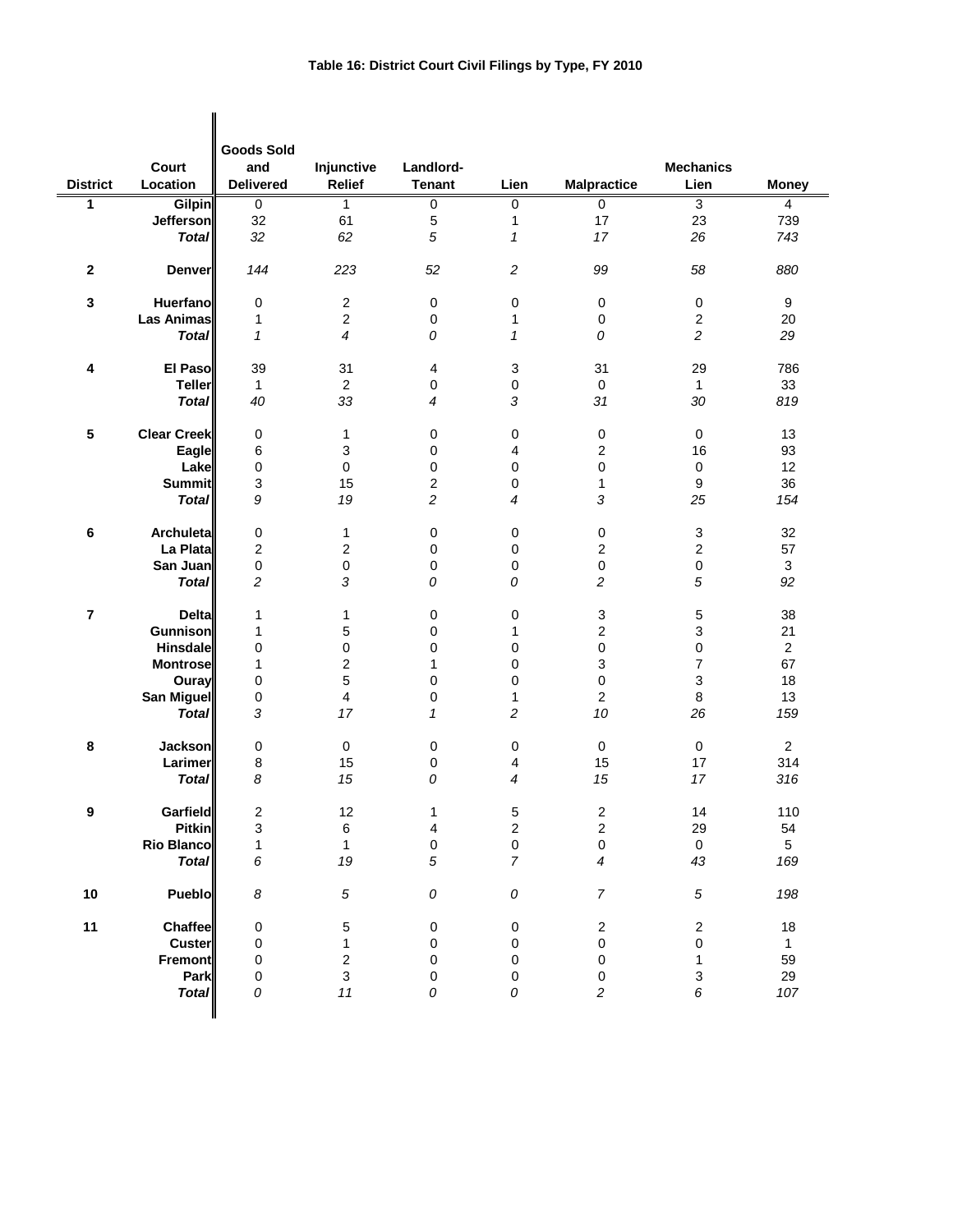| <b>District</b>         | Court<br>Location  | <b>Motion to</b><br>Approve<br><b>Transfer of</b><br><b>Structured</b><br><b>Settlement</b> | Name<br>Change | Negligence              | <b>Note</b>    | Other          | Out of State<br>Subpoena | Personal<br><b>Injury</b> | <b>Personal</b><br>Injury -<br><b>Motor</b><br><b>Vehicle</b> |
|-------------------------|--------------------|---------------------------------------------------------------------------------------------|----------------|-------------------------|----------------|----------------|--------------------------|---------------------------|---------------------------------------------------------------|
| $\overline{1}$          | <b>Gilpin</b>      | $\overline{0}$                                                                              | $\overline{0}$ | 0                       | $\mathbf{1}$   | 6              | $\overline{0}$           | 3                         | $\overline{3}$                                                |
|                         | <b>Jefferson</b>   | 18                                                                                          | 29             | 46                      | 84             | 121            | 19                       | 91                        | 268                                                           |
|                         | <b>Total</b>       | 18                                                                                          | 29             | 46                      | 85             | 127            | 19                       | 94                        | 271                                                           |
|                         |                    |                                                                                             |                |                         |                |                |                          |                           |                                                               |
| $\mathbf{2}$            | <b>Denver</b>      | 24                                                                                          | 25             | 110                     | 278            | 266            | 101                      | 291                       | 620                                                           |
| 3                       | <b>Huerfano</b>    | 1                                                                                           | $\pmb{0}$      | 0                       | 1              | 11             | 1                        | $\mathbf{1}$              | $\overline{\mathbf{4}}$                                       |
|                         | Las Animas         | 1                                                                                           | $\pmb{0}$      | $\overline{\mathbf{c}}$ | 1              | $\mathbf{1}$   | 0                        | 6                         | 8                                                             |
|                         | <b>Total</b>       | $\overline{c}$                                                                              | 0              | 2                       | $\overline{c}$ | 12             | $\mathbf{1}$             | 7                         | 12                                                            |
|                         |                    |                                                                                             |                |                         |                |                |                          |                           |                                                               |
| 4                       | El Paso            | 26                                                                                          | $\pmb{0}$      | 56                      | 98             | 182            | 43                       | 123                       | 519                                                           |
|                         | <b>Teller</b>      | 0                                                                                           | $\pmb{0}$      | $\overline{c}$          | 1              | $\overline{7}$ | $\overline{c}$           | 3                         | 11                                                            |
|                         | <b>Total</b>       | 26                                                                                          |                | 58                      | 99             | 189            | 45                       | 126                       | 530                                                           |
|                         |                    |                                                                                             | 0              |                         |                |                |                          |                           |                                                               |
| 5                       | <b>Clear Creek</b> |                                                                                             |                |                         |                |                |                          | $\overline{c}$            |                                                               |
|                         |                    | 0                                                                                           | 0              | 2                       | 1              | 6              | 1                        |                           | $\overline{7}$                                                |
|                         | Eagle              | 0                                                                                           | 0              | 19                      | 18             | 21             | 4                        | 14                        | 8                                                             |
|                         | Lake               | 1                                                                                           | $\pmb{0}$      | 0                       | 0              | 5              | 0                        | $\mathbf{1}$              | $\mathbf{1}$                                                  |
|                         | <b>Summit</b>      | 0                                                                                           | $\mathbf 0$    | 12                      | 10             | 10             | 1                        | 15                        | 8                                                             |
|                         | <b>Total</b>       | 1                                                                                           | 0              | 33                      | 29             | 42             | 6                        | 32                        | 24                                                            |
| 6                       | <b>Archuleta</b>   | 1                                                                                           | $\pmb{0}$      | 3                       | 11             | 9              | 2                        | 11                        | 0                                                             |
|                         | La Plata           | 2                                                                                           | $\mathbf 0$    | 12                      | 8              | 26             | 1                        | $\overline{c}$            | 17                                                            |
|                         | San Juan           |                                                                                             |                |                         |                | $\mathbf{1}$   |                          | $\mathbf 0$               | $\pmb{0}$                                                     |
|                         |                    | 0                                                                                           | $\pmb{0}$      | 0                       | 0              |                | 1                        |                           |                                                               |
|                         | <b>Total</b>       | 3                                                                                           | 0              | 15                      | 19             | 36             | 4                        | 13                        | 17                                                            |
| $\overline{\mathbf{r}}$ | <b>Deltal</b>      | $\pmb{0}$                                                                                   | 4              | 3                       | 0              | $\overline{2}$ | 2                        | 4                         | 3                                                             |
|                         | <b>Gunnison</b>    | 0                                                                                           | $\mathbf 0$    | $\mathbf{1}$            | 11             | 12             | 0                        | 3                         | $\overline{\mathbf{c}}$                                       |
|                         | <b>Hinsdale</b>    | $\pmb{0}$                                                                                   | $\pmb{0}$      | 0                       | 0              | 3              | 0                        | $\pmb{0}$                 | $\mathsf{O}\xspace$                                           |
|                         | <b>Montrose</b>    | $\mathbf 2$                                                                                 | $\overline{c}$ | 6                       | 3              | 12             | $\overline{\mathbf{c}}$  | 3                         | 8                                                             |
|                         | Ouray              | $\mathbf 0$                                                                                 | 0              | 1                       | 0              | $\overline{2}$ | 1                        | $\mathbf{1}$              | 0                                                             |
|                         | San Miguel         | $\pmb{0}$                                                                                   | $\mathbf 0$    | 3                       | $\overline{7}$ | 11             | $\mathbf{1}$             | $\mathbf{1}$              | $\overline{c}$                                                |
|                         | <b>Total</b>       | $\overline{c}$                                                                              | 6              | 14                      | 21             | 42             | 6                        | 12                        | 15                                                            |
|                         |                    |                                                                                             |                |                         |                |                |                          |                           |                                                               |
| 8                       | <b>Jackson</b>     | 0                                                                                           | $\pmb{0}$      | 0                       | 1              | 1              | $\pmb{0}$                | $\mathbf{1}$              | $\pmb{0}$                                                     |
|                         | Larimer            | 16                                                                                          | 22             | 35                      | 79             | 39             | 12                       | 39                        | 115                                                           |
|                         | <b>Total</b>       | 16                                                                                          | 22             | 35                      | 80             | 40             | 12                       | 40                        | 115                                                           |
| 9                       | Garfield           | 0                                                                                           | 11             | 13                      | 4              | 8              | 2                        | 16                        | 12                                                            |
|                         | <b>Pitkin</b>      | $\mathbf 0$                                                                                 | $\pmb{0}$      | 8                       | 6              | 55             | $\mathbf{3}$             | 12                        | $\overline{\mathbf{4}}$                                       |
|                         | <b>Rio Blanco</b>  | 0                                                                                           | $\pmb{0}$      | $\overline{2}$          | $\pmb{0}$      | $\overline{2}$ | $\mathbf 0$              | $\mathsf{O}\xspace$       | $\mathbf{3}$                                                  |
|                         | <b>Total</b>       | 0                                                                                           | 11             | 23                      | 10             | 65             | 5                        | 28                        | 19                                                            |
|                         |                    |                                                                                             |                |                         |                |                |                          |                           |                                                               |
| $10$                    | <b>Pueblo</b>      | $\sqrt{5}$                                                                                  | 18             | 23                      | 11             | 63             | $\boldsymbol{2}$         | 29                        | 178                                                           |
| 11                      | Chaffee            | 0                                                                                           | $\pmb{0}$      | 0                       | 3              | 9              | 0                        | $\ensuremath{\mathsf{3}}$ | $\boldsymbol{2}$                                              |
|                         | <b>Custer</b>      | 0                                                                                           | $\pmb{0}$      | 0                       | 1              | 0              | 0                        | 0                         | $\mathfrak{S}$                                                |
|                         | <b>Fremont</b>     | 3                                                                                           | 3              | 0                       | 1              | 35             | 3                        | 0                         | 22                                                            |
|                         | Park               | 4                                                                                           | 0              | 2                       | 2              | 4              | $\pmb{0}$                | $\overline{c}$            | $\overline{7}$                                                |
|                         | <b>Total</b>       | $\overline{7}$                                                                              | 3              | $\overline{c}$          | $\overline{7}$ | 48             | 3                        | 5                         | 34                                                            |
|                         |                    |                                                                                             |                |                         |                |                |                          |                           |                                                               |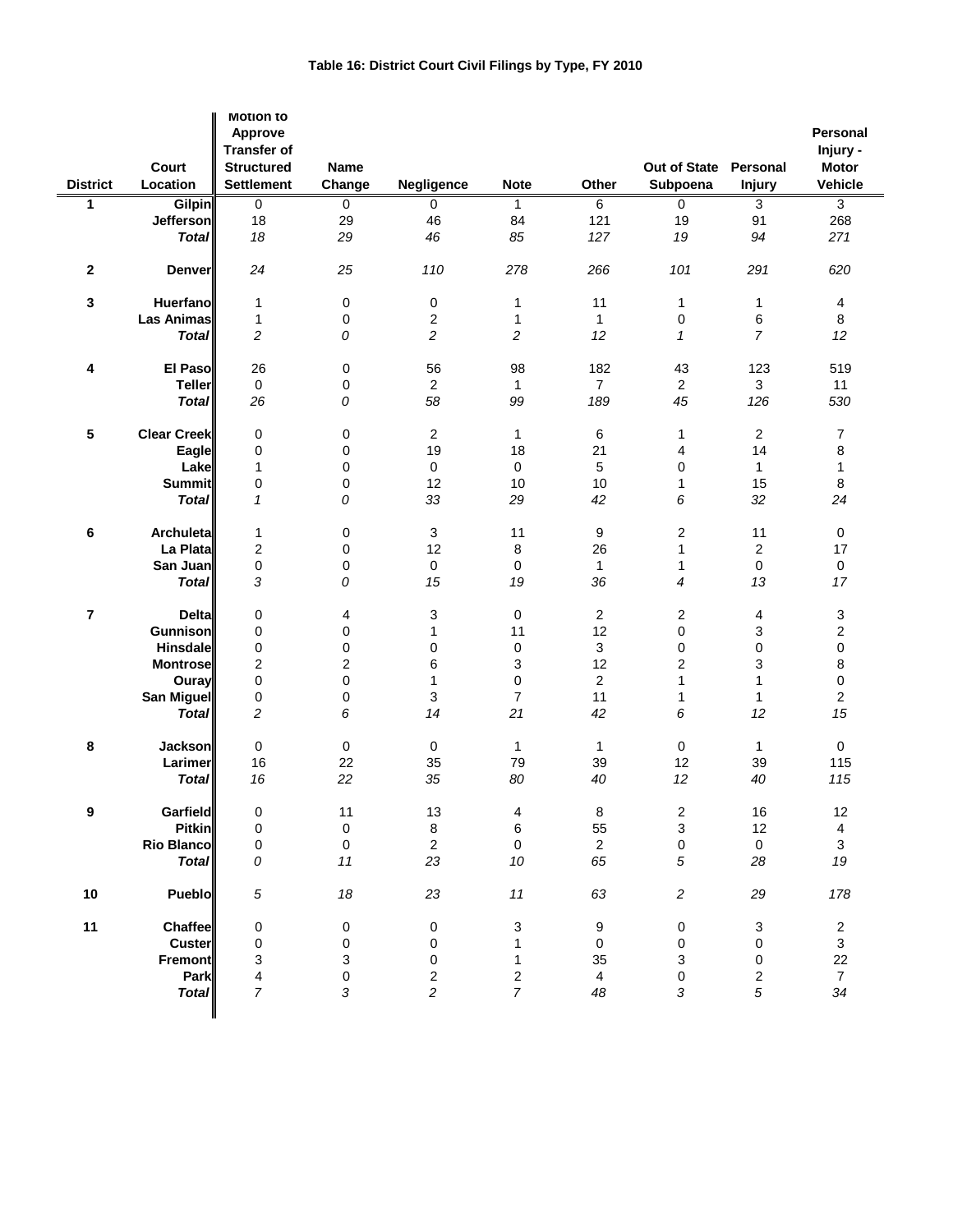| <b>District</b> | Court<br>Location  | <b>Petition to</b><br><b>Seal</b><br><b>Criminal</b><br>Record | <b>Petition to</b><br><b>Seal</b><br><b>Criminal</b><br><b>Conviction</b> | Possession              | Prohibition | Property<br><b>Damage</b> | <b>Public</b><br><b>Nuisance</b> | <b>Public</b><br><b>Utilities</b> | Replevin                  |
|-----------------|--------------------|----------------------------------------------------------------|---------------------------------------------------------------------------|-------------------------|-------------|---------------------------|----------------------------------|-----------------------------------|---------------------------|
| 1               | <b>Gilpin</b>      | 6                                                              | $\mathbf{1}$                                                              | 0                       | 0           | 0                         | $\mathbf 0$                      | 0                                 | $\mathbf{1}$              |
|                 | <b>Jefferson</b>   | 410                                                            | 8                                                                         | $\boldsymbol{2}$        | 0           | 8                         | 27                               |                                   | 68                        |
|                 | <b>Total</b>       | 416                                                            | 9                                                                         | $\overline{c}$          | 0           | 8                         | 27                               | 0                                 | 69                        |
|                 |                    |                                                                |                                                                           |                         |             |                           |                                  |                                   |                           |
| $\mathbf 2$     | Denver             | 723                                                            | 64                                                                        | 0                       | 0           | 6                         | 56                               | 4                                 | 80                        |
| 3               | Huerfano           | 6                                                              | 0                                                                         | 0                       | 0           | $\pmb{0}$                 | 0                                | 0                                 | $\mathsf 3$               |
|                 | <b>Las Animas</b>  | $\overline{7}$                                                 | 0                                                                         | $\pmb{0}$               | 0           | 2                         | 0                                | 0                                 | $\overline{7}$            |
|                 | <b>Total</b>       | 13                                                             | 0                                                                         | 0                       | 0           | 2                         | 0                                | 0                                 | 10                        |
|                 |                    |                                                                |                                                                           |                         |             |                           |                                  |                                   |                           |
| 4               | El Paso            | 418                                                            | 7                                                                         | 3                       | 0           | 0                         | 74                               | 0                                 | 58                        |
|                 | <b>Teller</b>      | 15                                                             | 0                                                                         | $\pmb{0}$               | 0           | 0                         | $\mathbf 0$                      | 0                                 | $\mathbf{1}$              |
|                 | <b>Total</b>       | 433                                                            | $\overline{7}$                                                            | 3                       | 0           | 0                         | 74                               | 0                                 | 59                        |
|                 |                    |                                                                |                                                                           |                         |             |                           |                                  |                                   |                           |
| 5               | <b>Clear Creek</b> | 9                                                              |                                                                           |                         |             |                           |                                  |                                   | $\boldsymbol{2}$          |
|                 |                    |                                                                | 0                                                                         | $\pmb{0}$               | 0           | 1                         | 0                                | 0                                 |                           |
|                 | Eagle              | 32                                                             | 3                                                                         | $\overline{c}$          | 0           | 1                         | 0                                | 0                                 | $\overline{7}$            |
|                 | Lake               | $\overline{4}$                                                 | 0                                                                         | $\boldsymbol{0}$        | 0           | 0                         | 0                                | 0                                 | 4                         |
|                 | <b>Summit</b>      | 33                                                             | 0                                                                         | $\mathbf 0$             | 0           | $\overline{c}$            | 0                                | 0                                 | 4                         |
|                 | <b>Total</b>       | 78                                                             | 3                                                                         | $\overline{c}$          | 0           | 4                         | 0                                | 0                                 | 17                        |
|                 | <b>Archuleta</b>   | 3                                                              |                                                                           |                         |             |                           |                                  |                                   |                           |
| 6               |                    |                                                                | 0                                                                         | 0                       | 0           | 1                         | 1                                | 0                                 | 4                         |
|                 | La Plata           | 17                                                             | 0                                                                         | $\mathbf 0$             | 0           | 0                         | 1                                | 0                                 | 8                         |
|                 | San Juan           | $\mathbf 0$                                                    | 0                                                                         | $\pmb{0}$               | 0           | 0                         | 0                                | 0                                 | $\mathbf{1}$              |
|                 | <b>Total</b>       | 20                                                             | 0                                                                         | 0                       | 0           | $\mathbf{1}$              | $\overline{c}$                   | 0                                 | 13                        |
| 7               | <b>Delta</b>       | 15                                                             | 0                                                                         | 0                       | 0           | 0                         | 0                                | 0                                 | 3                         |
|                 | <b>Gunnison</b>    | 10                                                             | 0                                                                         | 0                       | 0           | 3                         | 0                                | 0                                 | $\overline{2}$            |
|                 | Hinsdale           | 0                                                              | 0                                                                         | $\mathbf 0$             | 0           | 1                         | 0                                | 0                                 | 0                         |
|                 | <b>Montrose</b>    | 11                                                             | 0                                                                         | $\mathbf 0$             | 0           | 1                         | 0                                | 0                                 | 12                        |
|                 |                    |                                                                | $\mathbf{1}$                                                              | $\mathbf 0$             | 0           | $\mathbf 0$               | 0                                | 0                                 |                           |
|                 | Ouray              | 5                                                              |                                                                           |                         |             |                           |                                  |                                   | 1                         |
|                 | San Miguel         | 6                                                              | 0                                                                         | $\pmb{0}$               | 0           | 0                         | 0                                | 0                                 | $\ensuremath{\mathsf{3}}$ |
|                 | <b>Total</b>       | 47                                                             | $\mathbf{1}$                                                              | 0                       | 0           | 5                         | 0                                | 0                                 | 21                        |
| 8               | <b>Jackson</b>     | $\mathbf 0$                                                    | 0                                                                         | 0                       | 0           | 1                         | $\mathbf 0$                      | 0                                 | $\mathbf 0$               |
|                 | Larimer            | 116                                                            | 5                                                                         | 2                       | 0           | 3                         | 18                               | 0                                 | 53                        |
|                 | <b>Total</b>       | 116                                                            | 5                                                                         | $\overline{c}$          | 0           | 4                         | 18                               | 0                                 | 53                        |
| 9               | Garfield           | 24                                                             | 1                                                                         | $\pmb{0}$               | 0           | $\boldsymbol{2}$          | 0                                | 0                                 | 23                        |
|                 | <b>Pitkin</b>      | 19                                                             | $\pmb{0}$                                                                 | $\pmb{0}$               | $\mathsf 0$ | $\mathbf{1}$              | $\mathbf{1}$                     | 0                                 | $\mathsf 3$               |
|                 | <b>Rio Blanco</b>  | $\overline{2}$                                                 | $\pmb{0}$                                                                 | $\pmb{0}$               | $\mathsf 0$ | 0                         | $\pmb{0}$                        | $\pmb{0}$                         | $\mathbf{1}$              |
|                 | <b>Total</b>       | 45                                                             | $\mathbf{1}$                                                              | 0                       | 0           | 3                         | $\mathbf{1}$                     | 0                                 | 27                        |
|                 |                    |                                                                |                                                                           |                         |             |                           |                                  |                                   |                           |
| 10              | Pueblo             | 95                                                             | 0                                                                         | 0                       | 0           | $\mathbf{1}$              | 0                                | ${\cal O}$                        | 16                        |
| 11              | <b>Chaffee</b>     | 4                                                              | $\pmb{0}$                                                                 | $\pmb{0}$               | 0           | 0                         | 0                                | 0                                 | $\mathbf 5$               |
|                 | <b>Custer</b>      | $\overline{2}$                                                 | $\pmb{0}$                                                                 | $\pmb{0}$               | $\mathsf 0$ | $\overline{c}$            | 0                                | 0                                 | $\mathbf{1}$              |
|                 | <b>Fremont</b>     | 15                                                             | 0                                                                         | 1                       | 0           | $\mathbf 0$               | 0                                | 0                                 | 3                         |
|                 | Park               | 19                                                             | 0                                                                         | 1                       | 0           | $\pmb{0}$                 | $\pmb{0}$                        | $\pmb{0}$                         | $\overline{\mathbf{4}}$   |
|                 |                    |                                                                |                                                                           |                         |             |                           |                                  |                                   |                           |
|                 | <b>Total</b>       | $40\,$                                                         | 0                                                                         | $\overline{\mathbf{c}}$ | 0           | 2                         | 0                                | 0                                 | 13                        |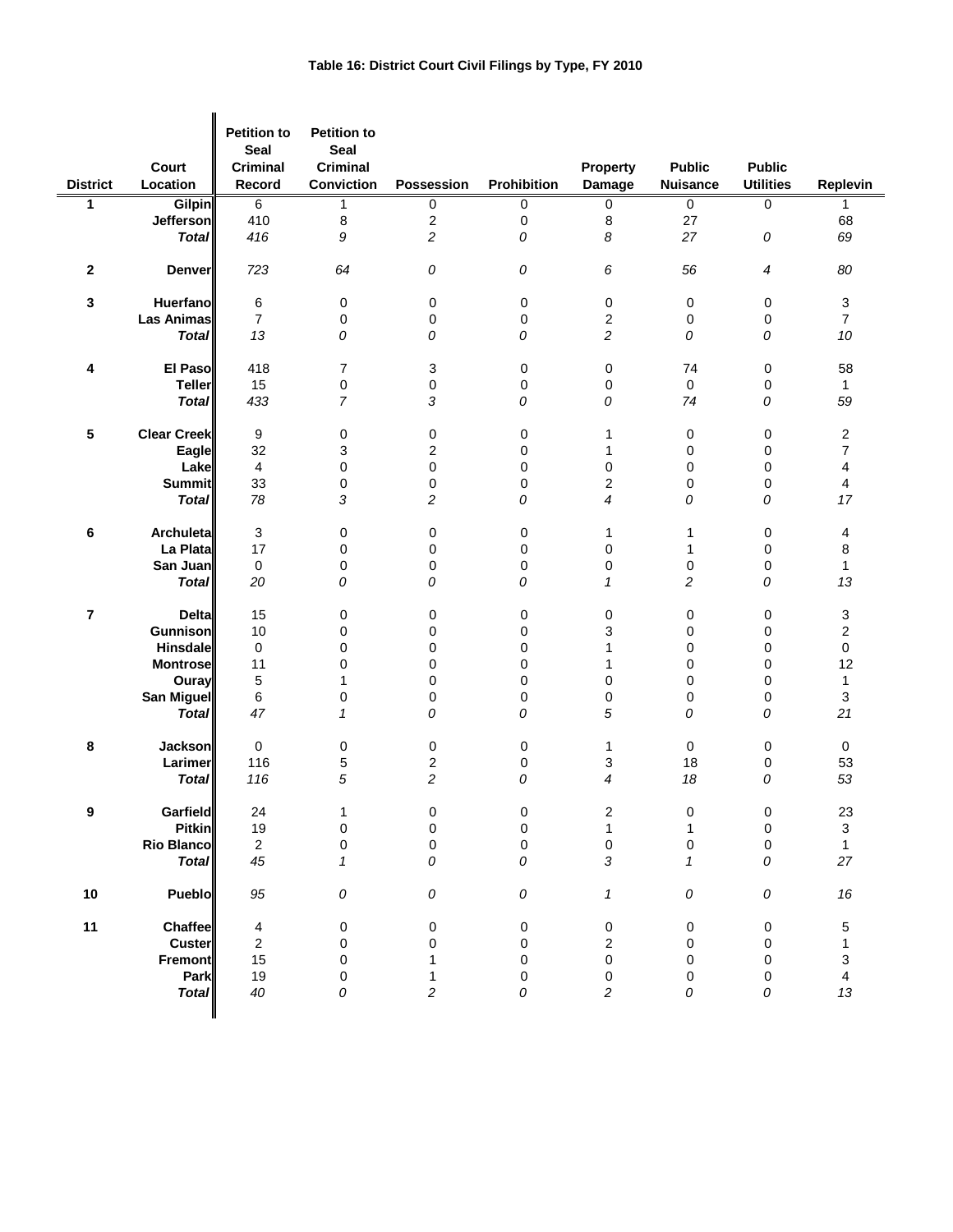| <b>District</b>         | Court<br>Location  | Restraining<br>Order    | <b>Review - Other</b><br>Local<br>Government /<br>Person | <b>Rule 105</b><br><b>Quiet Title</b> | <b>Rule 106 -</b><br>Writs /<br>Contempt | <b>Rule 120</b><br>Deed of<br><b>Trust</b> | <b>Services</b><br>Rendered | <b>Sexual</b><br>Harassment |
|-------------------------|--------------------|-------------------------|----------------------------------------------------------|---------------------------------------|------------------------------------------|--------------------------------------------|-----------------------------|-----------------------------|
| 1                       | <b>Gilpin</b>      | 0                       | 0                                                        | $\overline{3}$                        | 0                                        | 69                                         | 0                           | 0                           |
|                         | <b>Jefferson</b>   | 0                       | 26                                                       | 35                                    | 14                                       | 3,517                                      | $\boldsymbol{7}$            | 0                           |
|                         | <b>Total</b>       | 0                       | 26                                                       | 38                                    | 14                                       | 3,586                                      | $\overline{7}$              | 0                           |
|                         |                    |                         |                                                          |                                       |                                          |                                            |                             |                             |
| 2                       | <b>Denver</b>      | 0                       | 68                                                       | 39                                    | 38                                       | 4,893                                      | 165                         | 1                           |
| 3                       | <b>Huerfano</b>    | $\overline{c}$          | 0                                                        | 12                                    | $\mathbf 0$                              | 39                                         | 0                           | 0                           |
|                         | <b>Las Animas</b>  | 0                       | 4                                                        | 12                                    | 4                                        | 111                                        | 0                           | 0                           |
|                         | <b>Total</b>       | $\overline{c}$          | 4                                                        | 24                                    | 4                                        | 150                                        | 0                           | 0                           |
|                         |                    |                         |                                                          |                                       |                                          |                                            |                             |                             |
| 4                       | El Paso            | $\overline{\mathbf{c}}$ | 15                                                       | 33                                    | 15                                       | 4,434                                      | 23                          | 1                           |
|                         | <b>Teller</b>      | 0                       | 3                                                        | 10                                    | $\overline{2}$                           | 266                                        | 0                           | 0                           |
|                         | <b>Total</b>       | $\overline{c}$          | 18                                                       | 43                                    | 17                                       | 4,700                                      | 23                          | $\mathcal I$                |
|                         |                    |                         |                                                          |                                       |                                          |                                            |                             |                             |
| 5                       | <b>Clear Creek</b> | 0                       | $\mathbf 0$                                              | $\overline{2}$                        | $\pmb{0}$                                | 102                                        | 0                           | 0                           |
|                         | Eagle              | 1                       | 15                                                       | 10                                    | $\mathbf{1}$                             | 451                                        | 6                           | 0                           |
|                         | Lake               | 0                       | 0                                                        | $\sqrt{3}$                            | 0                                        | 47                                         | 0                           | 0                           |
|                         | <b>Summit</b>      | 0                       | $\overline{4}$                                           | 5                                     | 1                                        | 304                                        | 0                           | 0                           |
|                         |                    | $\mathbf{1}$            |                                                          |                                       |                                          |                                            |                             |                             |
|                         | <b>Total</b>       |                         | 19                                                       | 20                                    | $\overline{c}$                           | 904                                        | 6                           | 0                           |
| 6                       | <b>Archuleta</b>   | 0                       | 3                                                        | 4                                     | $\mathbf 0$                              | 207                                        | 0                           | 0                           |
|                         | La Plata           | 0                       | 6                                                        | 8                                     | 1                                        | 242                                        | 1                           | 0                           |
|                         | San Juan           | 0                       | 0                                                        | $\mathbf{1}$                          | 1                                        | 3                                          | 0                           | 0                           |
|                         | <b>Total</b>       | 0                       | 9                                                        | 13                                    | $\overline{c}$                           | 452                                        | $\mathbf{1}$                | 0                           |
| $\overline{\mathbf{r}}$ | <b>Deltal</b>      | 0                       | 4                                                        | 4                                     | 3                                        | 186                                        | 0                           | 0                           |
|                         | <b>Gunnison</b>    | 0                       | 1                                                        | 9                                     | $\pmb{0}$                                | 175                                        | 0                           | 0                           |
|                         | Hinsdale           | 0                       | 0                                                        | 0                                     | $\mathbf 0$                              | 9                                          | 0                           | 0                           |
|                         | <b>Montrose</b>    | 1                       | 6                                                        | $\overline{c}$                        | 8                                        | 293                                        | 0                           | 1                           |
|                         | Ouray              | 0                       | 0                                                        | 1                                     | $\mathbf 0$                              | 50                                         | 0                           | 0                           |
|                         | San Miguel         | 0                       | $\pmb{0}$                                                | $\overline{2}$                        | $\pmb{0}$                                | 94                                         | 1                           | 0                           |
|                         | <b>Total</b>       | $\mathbf{1}$            | 11                                                       | 18                                    | 11                                       | 807                                        | $\mathbf{1}$                | $\mathbf{1}$                |
|                         |                    |                         |                                                          |                                       |                                          |                                            |                             |                             |
| 8                       | <b>Jackson</b>     | 0                       | 0                                                        | $\mathbf 0$                           | $\mathbf 0$                              | 3                                          | 0                           | 0                           |
|                         | Larimer            | 3                       | 6                                                        | 23                                    | 5                                        | 1,677                                      | 4                           | 1                           |
|                         | <b>Total</b>       | 3                       | 6                                                        | 23                                    | 5                                        | 1,680                                      | 4                           | $\boldsymbol{\mathcal{L}}$  |
| 9                       | Garfield           | 0                       | 4                                                        | 3                                     | 1                                        | 432                                        | $\overline{\mathbf{c}}$     | 0                           |
|                         | <b>Pitkin</b>      | 0                       | 3                                                        | 9                                     | 3                                        | 125                                        | $\pmb{0}$                   | 0                           |
|                         | <b>Rio Blanco</b>  | 0                       | $\mathbf 0$                                              | $\overline{2}$                        | 1                                        | 48                                         | 0                           | $\mathbf 0$                 |
|                         | <b>Total</b>       | 0                       | $\overline{7}$                                           | 14                                    | $\sqrt{5}$                               | 605                                        | $\overline{c}$              | 0                           |
|                         |                    |                         |                                                          |                                       |                                          |                                            |                             |                             |
| 10                      | <b>Pueblo</b>      | $\overline{c}$          | $\sqrt{3}$                                               | 18                                    | 15                                       | 1,313                                      | $\boldsymbol{6}$            | ${\cal O}$                  |
| 11                      | <b>Chaffee</b>     | 0                       | 1                                                        | $\mathbf{2}$                          | 10                                       | 68                                         | 0                           | 0                           |
|                         | Custer             | 0                       | 0                                                        | $\mathbf{1}$                          | $\mathbf 0$                              | 31                                         | 0                           | 0                           |
|                         | <b>Fremont</b>     | 0                       | 0                                                        | 12                                    | 47                                       | 317                                        | 0                           | 0                           |
|                         | Park               | 2                       | 4                                                        | $\,6\,$                               | $\mathsf{O}\xspace$                      | 274                                        | 1                           | 0                           |
|                         | <b>Total</b>       | $\overline{c}$          | 5                                                        | 21                                    | 57                                       | 690                                        | $\mathbf{1}$                | 0                           |
|                         |                    |                         |                                                          |                                       |                                          |                                            |                             |                             |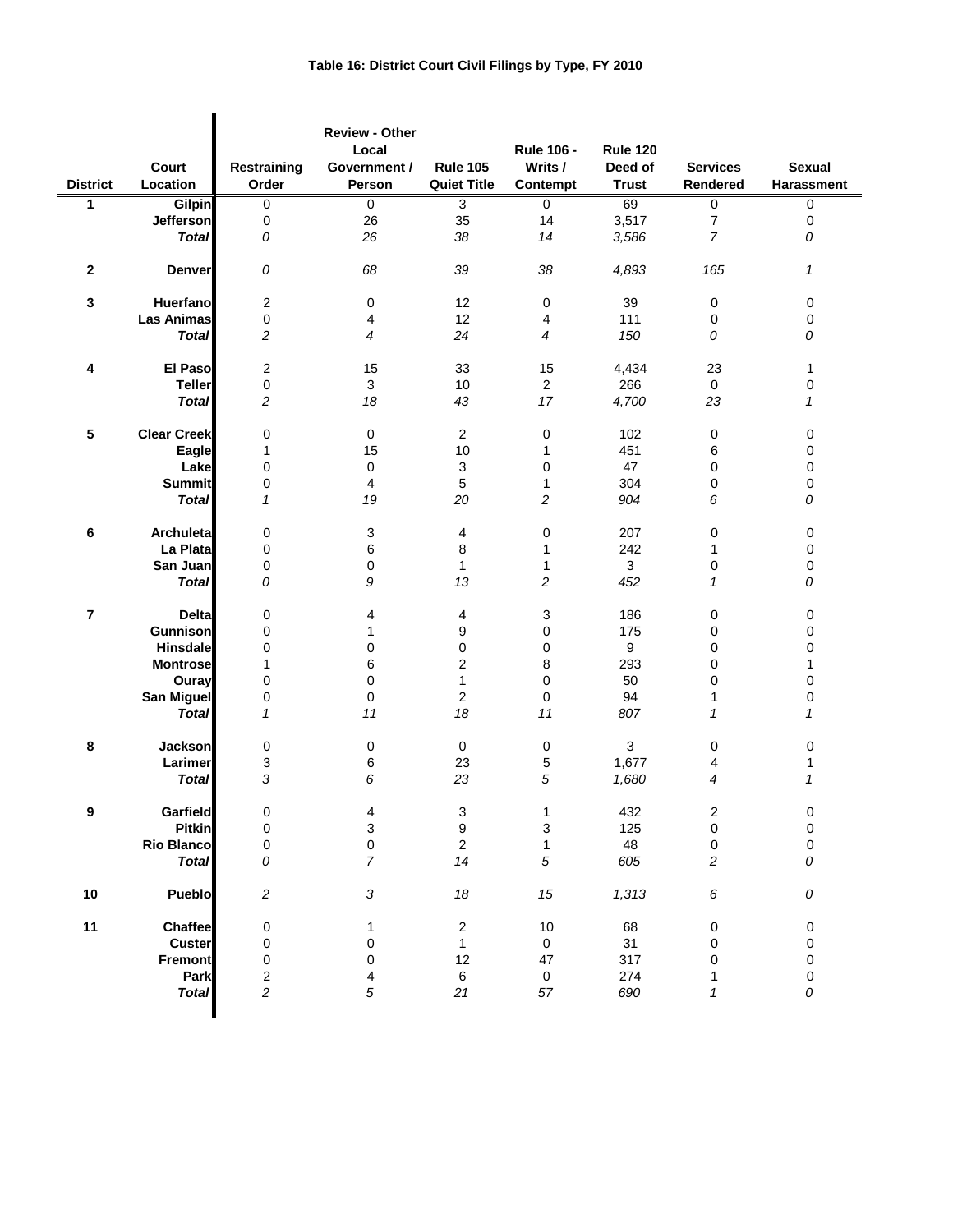| <b>District</b>         | Court<br>Location  | <b>Special</b><br><b>District</b> | <b>Specific</b><br>Performance | Wages          | Workman's<br>Compensation  | Writ of<br><b>Habeas</b><br><b>Corpus</b> | Wrongful<br>Death       | Wrongful<br>Death -<br><b>Motor</b><br>Vehicle | Total  |
|-------------------------|--------------------|-----------------------------------|--------------------------------|----------------|----------------------------|-------------------------------------------|-------------------------|------------------------------------------------|--------|
| 1                       | <b>Gilpin</b>      | 0                                 | 0                              | 0              | 0                          | 0                                         | 0                       | $\overline{0}$                                 | 131    |
|                         | Jefferson          | 4                                 | 0                              | 5              | 1                          | 0                                         | 2                       | 0                                              | 11,162 |
|                         | <b>Total</b>       | 4                                 | 0                              | 5              | $\boldsymbol{\mathcal{L}}$ | 0                                         | 2                       | 0                                              | 11,293 |
|                         |                    |                                   |                                |                |                            |                                           |                         |                                                |        |
| $\mathbf{2}$            | <b>Denver</b>      | 3                                 | 9                              | 36             | 82                         | 34                                        | 19                      | 5                                              | 25,573 |
| $\mathbf 3$             | <b>Huerfano</b>    | $\mathbf 0$                       | 0                              | 0              | 0                          | 0                                         | 0                       | 0                                              | 116    |
|                         | <b>Las Animas</b>  | $\mathbf 0$                       | 0                              | 0              | 0                          | 1                                         | 0                       | 0                                              | 326    |
|                         | <b>Total</b>       | 0                                 | 0                              | 0              | 0                          | $\mathcal I$                              | 0                       | 0                                              | 442    |
|                         |                    |                                   |                                |                |                            |                                           |                         |                                                |        |
| 4                       | El Pasol           | $\overline{c}$                    | 2                              | $\overline{c}$ | 1                          | 6                                         | 5                       | 4                                              | 11,931 |
|                         | <b>Teller</b>      | $\pmb{0}$                         | 0                              | 0              | 0                          | 0                                         | 0                       | 0                                              | 543    |
|                         | <b>Total</b>       | $\overline{c}$                    | $\overline{c}$                 | $\overline{c}$ | $\mathcal I$               | 6                                         | 5                       | 4                                              | 12,474 |
|                         |                    |                                   |                                |                |                            |                                           |                         |                                                |        |
| 5                       | <b>Clear Creek</b> | $\mathbf 0$                       | 0                              | 0              | 0                          | 0                                         | 0                       | 0                                              | 236    |
|                         | Eagle              | 0                                 | $\overline{\mathbf{c}}$        | 0              | 0                          | 0                                         | 0                       | 0                                              | 1,626  |
|                         | Lake               | $\mathbf 0$                       | 0                              | 0              | 0                          | 0                                         | 0                       | 0                                              | 151    |
|                         | <b>Summit</b>      | 2                                 | 0                              | 0              | 0                          | 0                                         | 0                       | 0                                              | 884    |
|                         | <b>Total</b>       | $\overline{c}$                    | $\overline{c}$                 | 0              | 0                          | 0                                         | 0                       | 0                                              | 2,897  |
|                         |                    |                                   |                                |                |                            |                                           |                         |                                                |        |
| 6                       | <b>Archuleta</b>   | 0                                 | 1                              | 0              | 0                          | 0                                         | 0                       | 0                                              | 481    |
|                         | La Plata           | $\mathbf 0$                       | 1                              | 0              | 1                          | 0                                         | 3                       | 0                                              | 900    |
|                         | San Juan           | 0                                 |                                | 0              | 0                          |                                           |                         |                                                | 14     |
|                         | <b>Total</b>       | 0                                 | 0<br>2                         | 0              | $\boldsymbol{\mathcal{L}}$ | 0<br>0                                    | 0<br>3                  | 0<br>0                                         |        |
|                         |                    |                                   |                                |                |                            |                                           |                         |                                                | 1,395  |
| $\overline{\mathbf{r}}$ | <b>Delta</b>       | $\mathbf 0$                       | 0                              | 0              | 0                          | 0                                         | 1                       | 0                                              | 390    |
|                         | <b>Gunnison</b>    | $\mathbf 0$                       |                                | 0              | 0                          | 0                                         | 0                       | 0                                              | 378    |
|                         |                    |                                   | 0                              |                |                            |                                           |                         |                                                |        |
|                         | <b>Hinsdale</b>    | 0                                 | 0                              | 0              | 0                          | 0                                         | 0                       | 0                                              | 23     |
|                         | <b>Montrose</b>    | 0                                 | 0                              | 0              | 0                          | 2                                         | 1                       | 0                                              | 725    |
|                         | Ouray              | 0                                 | 0                              | 0              | 0                          | 0                                         | 0                       | 0                                              | 144    |
|                         | San Miguel         | $\mathbf 0$                       | 0                              | 0              | 0                          | 0                                         | 0                       | 0                                              | 291    |
|                         | <b>Total</b>       | 0                                 | 0                              | 0              | 0                          | $\overline{c}$                            | 2                       | 0                                              | 1,951  |
| 8                       | <b>Jackson</b>     | 0                                 | 0                              | 0              | 0                          | 0                                         | 0                       | 0                                              | 14     |
|                         | Larimer            | 4                                 | 0                              | 3              | 1                          | 0                                         | $\mathbf 2$             | $\mathbf 1$                                    | 4,014  |
|                         | <b>Total</b>       | 4                                 | 0                              | 3              | 1                          | 0                                         | $\overline{c}$          | $\mathcal I$                                   | 4,028  |
|                         |                    |                                   |                                |                |                            |                                           |                         |                                                |        |
| 9                       | <b>Garfield</b>    | 0                                 | 1                              | 2              | 0                          | 3                                         | $\overline{\mathbf{c}}$ | $\mathbf 1$                                    | 1,225  |
|                         | <b>Pitkin</b>      | $\mathbf 0$                       | 1                              | $\mathbf 0$    | $\pmb{0}$                  | $\mathbf{1}$                              | $\mathsf 0$             | $\pmb{0}$                                      | 706    |
|                         | <b>Rio Blanco</b>  | 0                                 | $\pmb{0}$                      | $\pmb{0}$      | $\mathbf 0$                | $\pmb{0}$                                 | $\pmb{0}$               | 0                                              | 79     |
|                         | <b>Total</b>       | 0                                 | $\overline{c}$                 | $\overline{c}$ | 0                          | 4                                         | 2                       | $\mathbf{1}$                                   | 2,010  |
|                         |                    |                                   |                                |                |                            |                                           |                         |                                                |        |
| $10$                    | Pueblo             | 1                                 | ${\cal O}$                     | $\overline{c}$ | 0                          | 0                                         | 4                       | 0                                              | 2,930  |
| 11                      | Chaffee            | 0                                 | 0                              | 0              | $\pmb{0}$                  | 6                                         | 0                       | $\pmb{0}$                                      | 253    |
|                         | Custer             | 0                                 | 0                              | 0              | 0                          | 0                                         | 0                       | 0                                              | 69     |
|                         | <b>Fremont</b>     | 0                                 | 0                              | 0              | 0                          | 15                                        | 0                       | 0                                              | 750    |
|                         | Park               | 0                                 | 0                              | 0              | 0                          | 0                                         | 0                       | 0                                              | 545    |
|                         |                    | 0                                 | 0                              | 0              | 0                          | 21                                        |                         |                                                | 1,617  |
|                         | <b>Total</b>       |                                   |                                |                |                            |                                           | 0                       | 0                                              |        |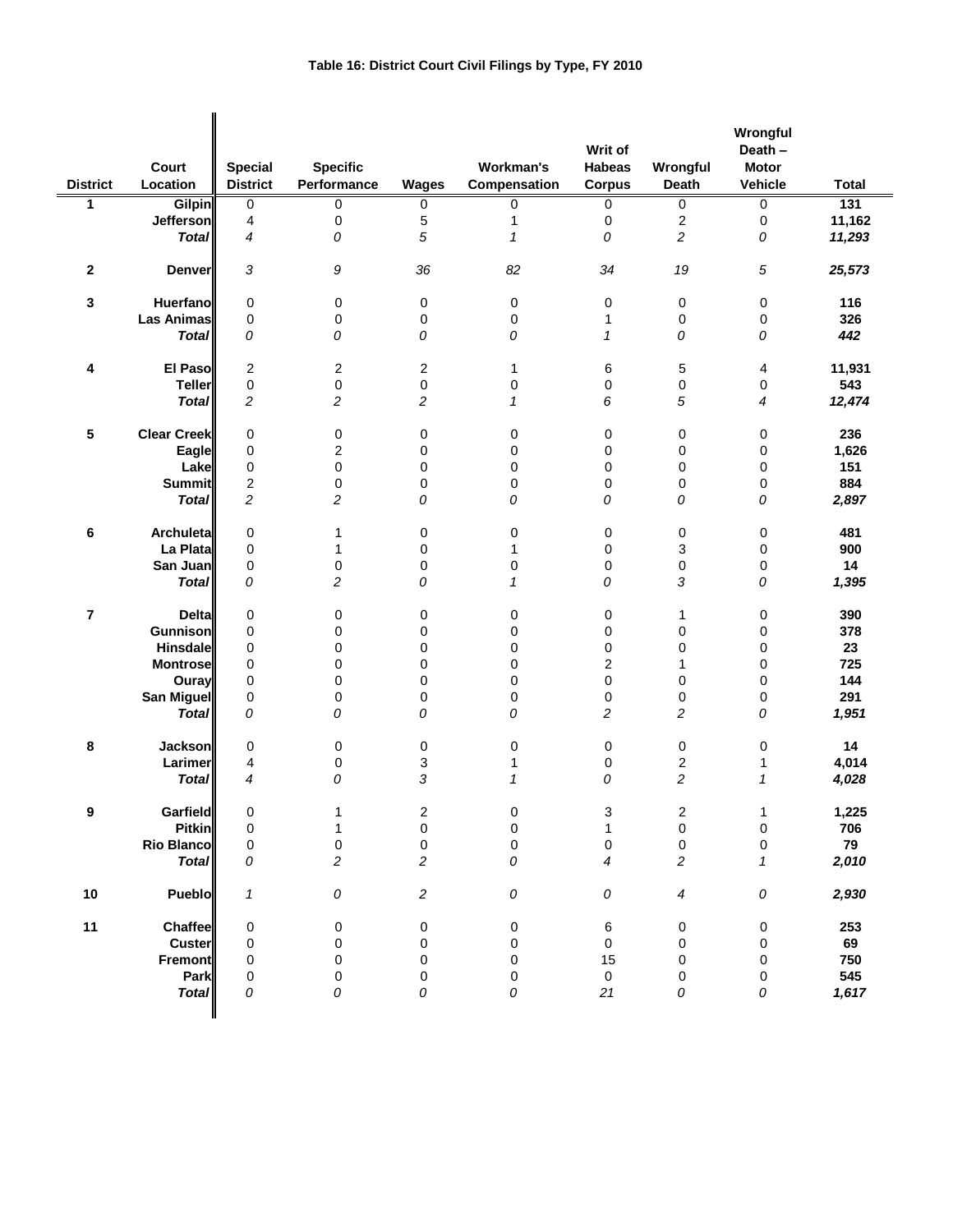| <b>District</b> | Court<br>Location                                   | <b>Breach of</b><br><b>Contract</b> | <b>Breach of</b><br>Warranty | County<br>Court<br><b>Counter</b><br>Claim | Condemnation   | Confirm<br><b>Arbitration</b><br>Award | County<br><b>Court or</b><br><b>Municipal</b><br><b>Appeal</b> |
|-----------------|-----------------------------------------------------|-------------------------------------|------------------------------|--------------------------------------------|----------------|----------------------------------------|----------------------------------------------------------------|
| 12              | Alamosa                                             | 3                                   | 0                            | 0                                          | 0              | 0                                      | $\overline{5}$                                                 |
|                 | <b>Conejos</b>                                      | $\overline{2}$                      | $\mathbf 0$                  | 0                                          | 0              | 0                                      | 1                                                              |
|                 | <b>Costilla</b>                                     | $\mathbf{1}$                        | 0                            | 0                                          | 0              | 0                                      | $\mathbf{1}$                                                   |
|                 | <b>Minerall</b>                                     | $\overline{2}$                      | 0                            | $\mathbf 0$                                | 0              | 0                                      | $\pmb{0}$                                                      |
|                 | <b>Rio Grandel</b>                                  | 6                                   | 1                            | $\pmb{0}$                                  | 0              | 0                                      | $\overline{c}$                                                 |
|                 | Saguache                                            | 1                                   | 0                            | 0                                          | 0              | 0                                      | 0                                                              |
|                 | <b>Total</b>                                        | 15                                  | 1                            | 0                                          | 0              | 0                                      | 9                                                              |
| 13              | <b>Kit Carson</b>                                   | 3                                   | $\mathbf 0$                  | 0                                          | $\mathbf 0$    | 0                                      |                                                                |
|                 |                                                     | 7                                   | 0                            | 0                                          | 0              | 1                                      | 0<br>$\mathbf 5$                                               |
|                 | Logan<br>Morgan                                     | 10                                  |                              | 1                                          | $\overline{2}$ | 0                                      | 8                                                              |
|                 |                                                     |                                     | 0                            |                                            |                |                                        |                                                                |
|                 | <b>Phillips</b>                                     | 4                                   | 0                            | 0                                          | 0              | 0                                      | $\pmb{0}$                                                      |
|                 | <b>Sedgwick</b>                                     | 0                                   | 0                            | 0                                          | 0              | 0                                      | 0                                                              |
|                 | Washington                                          | 3                                   | 0                            | $\mathbf 0$                                | 0              | 0                                      | $\overline{4}$                                                 |
|                 | Yuma                                                | 4                                   | 0                            | 0                                          | 0              | 0                                      | 0                                                              |
|                 | <b>Total</b>                                        | 31                                  | 0                            | 1                                          | $\overline{c}$ | $\mathbf{1}$                           | 17                                                             |
| 14              | Grand                                               | 24                                  | $\mathbf 0$                  | 1                                          | 0              | 1                                      | $\overline{7}$                                                 |
|                 | <b>Moffat</b>                                       | 6                                   | 0                            | 0                                          | 0              | 0                                      | $\overline{c}$                                                 |
|                 | <b>Routt</b>                                        | 45                                  | 1                            | 0                                          | $\overline{c}$ | 0                                      | $\overline{7}$                                                 |
|                 | <b>Total</b>                                        | 75                                  | $\mathbf{1}$                 | $\mathbf{1}$                               | $\overline{c}$ | $\mathbf{1}$                           | 16                                                             |
| 15              | <b>Baca</b>                                         | 3                                   | 0                            | 0                                          | 0              | 0                                      | 0                                                              |
|                 | Cheyenne                                            | $\mathbf{1}$                        | 0                            | 0                                          | 0              | 0                                      | 0                                                              |
|                 | Kiowa                                               | $\pmb{0}$                           | 0                            | $\pmb{0}$                                  | $\pmb{0}$      | 0                                      | $\pmb{0}$                                                      |
|                 | <b>Prowers</b>                                      | 5                                   | 0                            | 0                                          | 0              | 0                                      | $\mathbf{1}$                                                   |
|                 | <b>Total</b>                                        | 9                                   | 0                            | 0                                          | 0              | 0                                      | 1                                                              |
| 16              | <b>Bent</b>                                         | 3                                   | $\mathbf 0$                  | 0                                          | 0              | 0                                      | 1                                                              |
|                 | <b>Crowley</b>                                      | 3                                   | 0                            | 0                                          | 0              | 0                                      | $\pmb{0}$                                                      |
|                 | Otero                                               | 4                                   | 0                            | 0                                          | 0              | 0                                      | 4                                                              |
|                 | <b>Total</b>                                        | 10                                  | 0                            | 0                                          | 0              | 0                                      | 5                                                              |
|                 |                                                     |                                     |                              |                                            |                |                                        |                                                                |
| 17              | <b>Adams</b><br><b>Broomfield</b>                   | 335                                 | $\overline{2}$               | 0                                          | 9              | 5                                      | 41                                                             |
|                 |                                                     | 56                                  | 1                            | 0                                          | 0              | 0                                      | 10                                                             |
|                 | <b>Total</b>                                        | 391                                 | $\sqrt{3}$                   | 0                                          | 9              | 5                                      | 51                                                             |
| 18              | <b>Arapahoe</b>                                     | 545                                 | 3                            | 0                                          | 4              | 9                                      | 87                                                             |
|                 | <b>Douglas</b>                                      | 327                                 | 3                            | 1                                          | 6              | 4                                      | 35                                                             |
|                 | <b>Elbert</b>                                       | 22                                  | $\mathbf 0$                  | $\pmb{0}$                                  | $\mathbf 0$    | $\pmb{0}$                              | $\overline{\mathbf{c}}$                                        |
|                 | Lincoln                                             | $\overline{2}$                      | $\mathbf{1}$                 | $\pmb{0}$                                  | $\pmb{0}$      | $\pmb{0}$                              | 3                                                              |
|                 | <b>Total</b>                                        | 896                                 | $\overline{7}$               | $\mathbf{1}$                               | 10             | 13                                     | 127                                                            |
| 19              | Weld                                                | 208                                 | $\mathbf{1}$                 | 8                                          | $11$           | $\overline{c}$                         | 47                                                             |
| 20              | <b>Boulder</b>                                      | 310                                 | $\boldsymbol{4}$             | $10\,$                                     | $\sqrt{5}$     | 3                                      | 54                                                             |
| 21              | Mesa                                                | 74                                  | 0                            | 0                                          | 3              | 0                                      | 38                                                             |
| 22              | <b>Dolores</b>                                      | $\overline{2}$                      | 0                            | 0                                          | 0              | 0                                      | $\pmb{0}$                                                      |
|                 | Montezuma                                           | 12                                  | 0                            | 0                                          | 0              | 0                                      | 1                                                              |
|                 | <b>Total</b>                                        | 14                                  | 0                            | 0                                          | 0              | 0                                      | $\mathbf{1}$                                                   |
|                 | <b>State Total</b><br><b>Percent of State Total</b> | 4,423<br>4%                         | 52<br>0%                     | 76<br>0%                                   | 94<br>0%       | $\bf 72$<br>0%                         | 722<br>1%                                                      |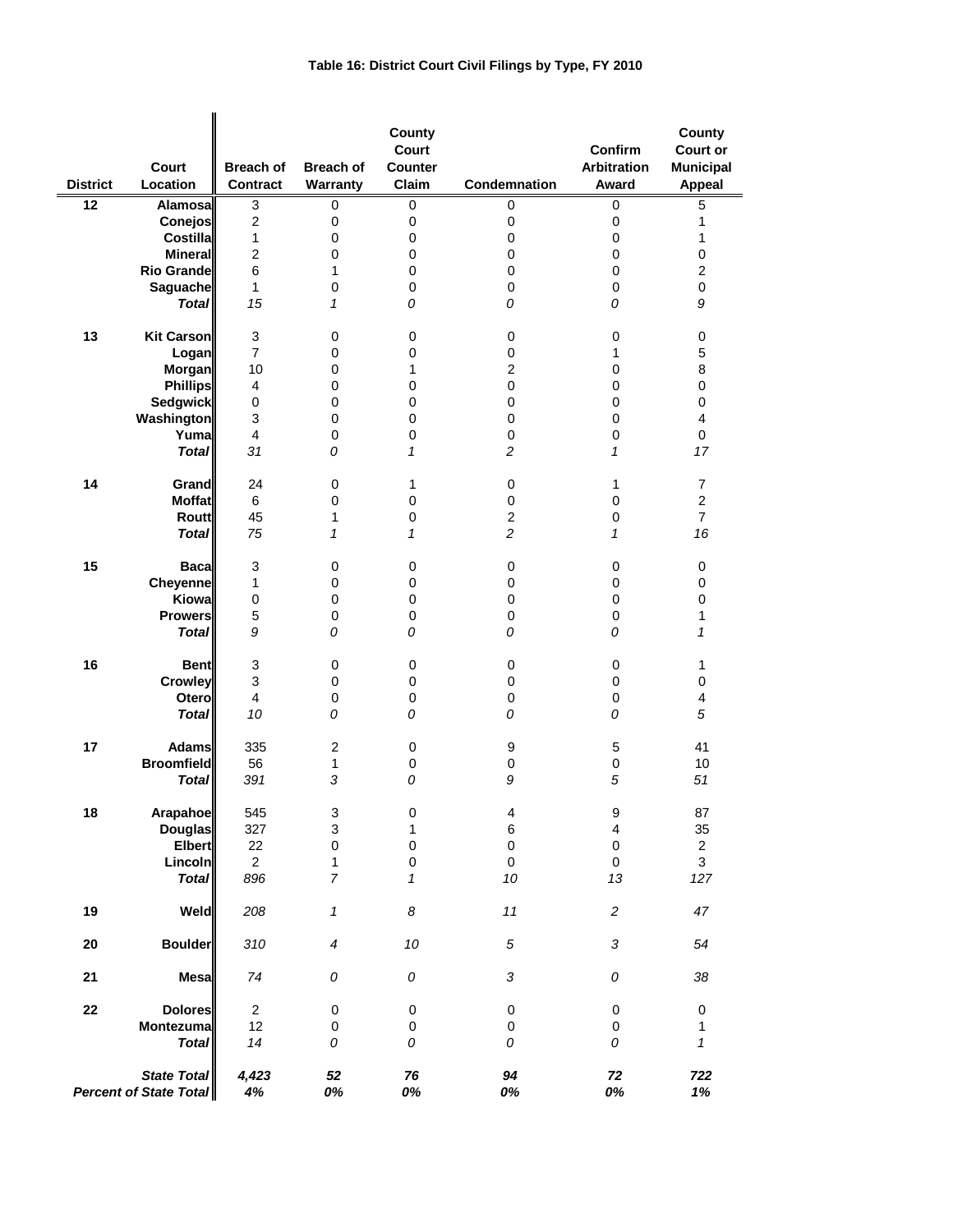|                 |                                                     |                    |                  |                  | Foreclosure    | <b>Forcible</b>  |                         |                  |
|-----------------|-----------------------------------------------------|--------------------|------------------|------------------|----------------|------------------|-------------------------|------------------|
|                 | Court                                               | <b>Declaratory</b> | Determination of | <b>Distraint</b> | Other Than RL  | <b>Entry and</b> | Foreign                 |                  |
| <b>District</b> | Location                                            | Judgment           | <b>Interests</b> | Warrant          | 120            | <b>Detainer</b>  | Judgment                | <b>Fraud</b>     |
| 12              | Alamosa                                             | 1                  | 0                | 105              | 1              | 0                | 4                       | 1                |
|                 | Conejos                                             | 0                  | 1                | 25               | $\mathbf{1}$   | $\pmb{0}$        | 1                       | 0                |
|                 | Costilla                                            | 1                  | 0                | 22               | 22             | 0                | 1                       | 0                |
|                 | <b>Mineral</b>                                      | 0                  | 0                | 4                | 0              | 1                | 0                       | 0                |
|                 | <b>Rio Grande</b>                                   | 0                  | 0                | 36               | 4              | 0                | 0                       | 0                |
|                 | Saguache                                            | 0                  | 0                | 19               | 3              | 1                | 0                       | 1                |
|                 | <b>Total</b>                                        | 2                  | 1                | 211              | 31             | 2                | 6                       | 2                |
| 13              | <b>Kit Carson</b>                                   | 1                  | 0                | 5                | 0              | $\mathbf 0$      | 1                       | 0                |
|                 | Logan                                               | 1                  | 0                | 71               | 1              | 2                | 1                       | 0                |
|                 | Morgan                                              | 0                  | 1                | 49               | 1              | $\pmb{0}$        | 2                       | 1                |
|                 | <b>Phillips</b>                                     | 1                  | 0                | 25               | 0              | 0                | 0                       | 0                |
|                 | <b>Sedgwick</b>                                     | 0                  | 0                | 10               | 0              | 0                | 1                       | 0                |
|                 | Washington                                          | 0                  | 0                | 22               | 0              | 1                | 0                       | 0                |
|                 | Yumal                                               | 3                  | 0                | 82               | 0              | $\pmb{0}$        | 1                       | 1                |
|                 | <b>Total</b>                                        | 6                  | 1                | 264              | 2              | 3                | 6                       | 2                |
| 14              | Grand                                               | 2                  | 1                | 95               | 34             | 3                | 3                       | 2                |
|                 | <b>Moffat</b>                                       | 0                  | 1                | 22               | $\mathbf{1}$   | $\pmb{0}$        | 1                       | 1                |
|                 | Routt                                               | 1                  | 0                | 191              | 21             | $\boldsymbol{2}$ | $\overline{7}$          | 1                |
|                 | <b>Total</b>                                        | 3                  | 2                | 308              | 56             | 5                | 11                      | 4                |
| 15              | <b>Baca</b>                                         | 0                  | 0                | 23               | 3              | $\mathbf 0$      | 2                       | 0                |
|                 | Cheyenne                                            | 1                  | 0                | $\overline{7}$   | 0              | 0                | 0                       | 0                |
|                 | Kiowa                                               | 0                  | 0                | 17               | 0              | 0                | 0                       | 1                |
|                 | <b>Prowers</b>                                      | 0                  | 0                | $\mathbf{1}$     | 1              | $\mathbf 0$      | $\overline{2}$          | 1                |
|                 | <b>Total</b>                                        | 1                  | 0                | 48               | 4              | 0                | $\overline{4}$          | 2                |
| 16              | <b>Bent</b>                                         | 0                  | 0                | 58               | 0              | $\pmb{0}$        | 0                       | 0                |
|                 | <b>Crowley</b>                                      | 0                  | 0                | $\mathbf{1}$     | 1              | $\mathbf 0$      | 0                       | 0                |
|                 | Otero                                               | 1                  | 0                | 80               | 2              | $\mathbf 0$      | 1                       | 0                |
|                 | <b>Total</b>                                        | $\mathbf{1}$       | 0                | 139              | 3              | 0                | $\mathbf{1}$            | 0                |
| 17              | <b>Adams</b>                                        | 27                 | 1                | 3,494            | 88             | 68               | 26                      | 8                |
|                 | <b>Broomfield</b>                                   | $\mathbf 1$        | 0                | 0                | 9              | 12               | 5                       | $\boldsymbol{2}$ |
|                 | <b>Total</b>                                        | 28                 | 1                | 3,494            | 97             | 80               | 31                      | 10               |
| ${\bf 18}$      | Arapahoe                                            | 41                 | 4                |                  | 171            | 113              | 60                      | $17\,$           |
|                 | <b>Douglas</b>                                      | 20                 | $\mathbf{1}$     | 6,613<br>787     | 63             | 39               | 33                      | 19               |
|                 | <b>Elbert</b>                                       | $\pmb{0}$          | $\pmb{0}$        | 570              | 4              | $\mathbf{1}$     | $\overline{\mathbf{4}}$ | $\mathbf 2$      |
|                 | Lincoln                                             | 1                  | 0                | 14               | $\overline{2}$ | $\pmb{0}$        | $\mathbf{1}$            | $\pmb{0}$        |
|                 | <b>Total</b>                                        | 62                 | 5                | 7,984            | 240            | 153              | 98                      | 38               |
| 19              | Weld                                                | $13\,$             | $\overline{c}$   | 1,770            | 20             | 16               | 17                      | $\sqrt{5}$       |
| 20              | <b>Boulder</b>                                      | 24                 | $\sqrt{3}$       | 2,000            | 22             | 41               | 29                      | 16               |
| 21              | <b>Mesa</b>                                         | $\boldsymbol{8}$   | 1                | 654              | 6              | 8                | 18                      | $\sqrt{5}$       |
| ${\bf 22}$      | <b>Dolores</b>                                      | $\overline{c}$     | 0                | 13               | 0              | $\pmb{0}$        | 1                       | 0                |
|                 | Montezuma                                           | 5                  | 0                | 116              | 3              | 1                | 5                       | 0                |
|                 | <b>Total</b>                                        | $\overline{7}$     | 0                | 129              | $\sqrt{3}$     | $\mathbf{1}$     | 6                       | 0                |
|                 | <b>State Total</b><br><b>Percent of State Total</b> | 470<br>0%          | $52\,$<br>0%     | 45,528<br>39%    | 1,097<br>1%    | 627<br>1%        | 578<br>0%               | 237<br>0%        |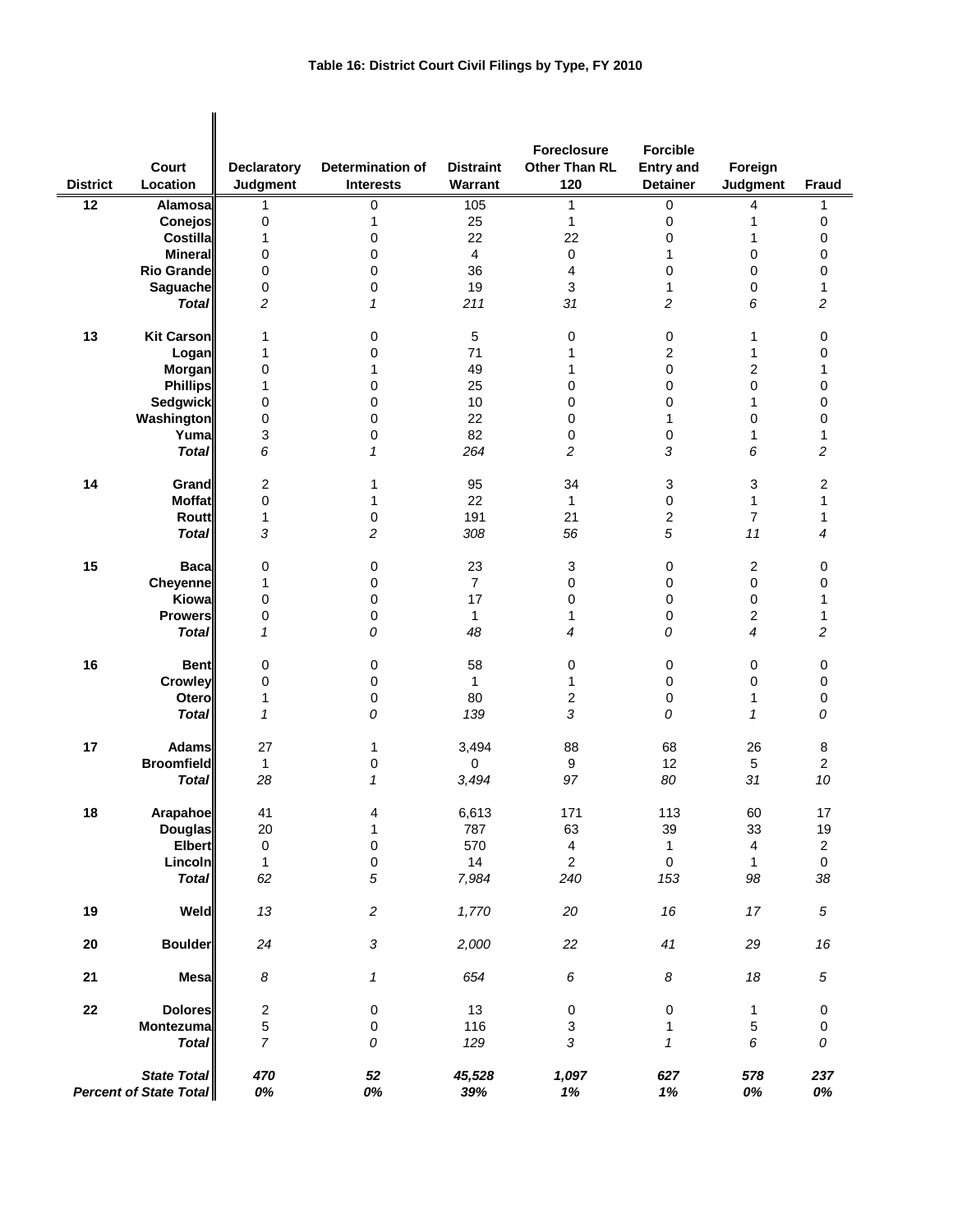|                 | Court                                               | <b>Goods Sold</b><br>and | Injunctive       | Landlord-        |                  |                    | <b>Mechanics</b>        |                         |
|-----------------|-----------------------------------------------------|--------------------------|------------------|------------------|------------------|--------------------|-------------------------|-------------------------|
| <b>District</b> | Location                                            | <b>Delivered</b>         | <b>Relief</b>    | <b>Tenant</b>    | Lien             | <b>Malpractice</b> | Lien                    | <b>Money</b>            |
| 12              | Alamosal                                            | 0                        | $\overline{2}$   | $\pmb{0}$        | $\mathbf 0$      | $\overline{c}$     | 1                       | 9                       |
|                 | Conejos                                             | $\pmb{0}$                | 1                | 0                | $\boldsymbol{0}$ | 0                  | $\overline{\mathbf{c}}$ | $\sqrt{5}$              |
|                 | Costilla                                            | $\pmb{0}$                | $\mathbf 0$      | 0                | $\boldsymbol{0}$ | $\mathsf 0$        | $\pmb{0}$               | $\overline{\mathbf{4}}$ |
|                 | <b>Mineral</b>                                      | 0                        | $\boldsymbol{0}$ | 0                | 0                | 0                  | 0                       | $\mathsf 3$             |
|                 | <b>Rio Grande</b>                                   | 0                        | $\mathbf{1}$     | 0                | $\mathbf 0$      | 0                  | 0                       | 12                      |
|                 | <b>Saguache</b>                                     | $\mathbf 0$              | 0                | 0                | $\boldsymbol{0}$ | 0                  | 0                       | $\overline{4}$          |
|                 | <b>Total</b>                                        | 0                        | 4                | 0                | 0                | $\overline{c}$     | 3                       | 37                      |
| 13              | <b>Kit Carson</b>                                   | 0                        | 0                | 0                | $\boldsymbol{0}$ | 0                  | 0                       | $\overline{7}$          |
|                 | Logan                                               | 1                        | 2                | 0                | $\mathbf 0$      | 1                  | $\overline{c}$          | 16                      |
|                 | <b>Morgan</b>                                       | 1                        | 1                | 0                | $\mathbf 0$      | 0                  | $\pmb{0}$               | 27                      |
|                 | <b>Phillips</b>                                     | 0                        | 0                | 0                | $\mathbf 0$      | 0                  | 0                       | $\boldsymbol{7}$        |
|                 | <b>Sedgwick</b>                                     | 0                        | 0                | 0                | $\mathbf 0$      | 0                  | 0                       | $\boldsymbol{2}$        |
|                 | <b>Washington</b>                                   | 0                        | 0                | 0                | $\boldsymbol{0}$ | 0                  | 0                       | 3                       |
|                 | Yuma                                                | 0                        | 0                | 0                | $\pmb{0}$        | 0                  | 0                       | 5                       |
|                 | <b>Total</b>                                        | 2                        | 3                | 0                | 0                | $\mathbf{1}$       | 2                       | 67                      |
| 14              | Grand                                               | 0                        | 2                | 0                | $\pmb{0}$        | 0                  | 6                       | 27                      |
|                 | <b>Moffat</b>                                       | 0                        | 4                | 0                | 2                | 0                  | 1                       | 14                      |
|                 | <b>Routt</b>                                        | 1                        | $\boldsymbol{2}$ | $\boldsymbol{2}$ | $\mathbf{1}$     | 1                  | 3                       | 48                      |
|                 | <b>Total</b>                                        | $\mathcal I$             | 8                | 2                | 3                | $\mathbf{1}$       | 10                      | 89                      |
| 15              | <b>Baca</b>                                         | 0                        | 0                | $\pmb{0}$        | $\pmb{0}$        | $\mathbf 0$        | 0                       | $\boldsymbol{2}$        |
|                 | Cheyenne                                            | $\pmb{0}$                | 0                | 0                | $\mathbf 0$      | 0                  | $\pmb{0}$               | 0                       |
|                 | Kiowa                                               | 0                        | 0                | 0                | $\boldsymbol{0}$ | 0                  | 0                       | $\mathbf{1}$            |
|                 | <b>Prowers</b>                                      | 0                        | 0                | 0                | $\boldsymbol{0}$ | 0                  | 2                       | 8                       |
|                 | <b>Total</b>                                        | 0                        | 0                | 0                | 0                | 0                  | 2                       | 11                      |
| 16              | <b>Bent</b>                                         | $\pmb{0}$                | 2                | 0                | $\pmb{0}$        | 0                  | 0                       | $\overline{4}$          |
|                 | Crowley                                             | $\pmb{0}$                | 0                | 0                | $\boldsymbol{0}$ | 0                  | $\pmb{0}$               | $\overline{7}$          |
|                 | Otero                                               | $\pmb{0}$                | 1                | $\mathbf{1}$     | $\boldsymbol{0}$ | 0                  | 0                       | 16                      |
|                 | <b>Total</b>                                        | 0                        | 3                | 1                | 0                | 0                  | 0                       | 27                      |
| 17              | <b>Adams</b>                                        | 23                       | 21               | 5                | 3                | 19                 | 16                      | 585                     |
|                 | <b>Broomfield</b>                                   | $\overline{2}$           | $\sqrt{2}$       | 0                | $\pmb{0}$        | 0                  | 6                       | 93                      |
|                 | <b>Total</b>                                        | 25                       | 23               | 5                | 3                | 19                 | 22                      | 678                     |
| 18              | Arapahoe                                            | 32                       | 32               | $\boldsymbol{7}$ | $\,$ 5 $\,$      | 43                 | 34                      | 897                     |
|                 | <b>Douglas</b>                                      | 18                       | 13               | $\mathbf 5$      | $\overline{c}$   | $\overline{7}$     | 23                      | 496                     |
|                 | <b>Elbert</b>                                       | $\mathbf{1}$             | 1                | $\mathbf 0$      | $\pmb{0}$        | $\pmb{0}$          | $\mathbf{1}$            | 39                      |
|                 | Lincoln                                             | $\mathsf 0$              | $\mathsf 0$      | $\mathbf 0$      | $\pmb{0}$        | $\pmb{0}$          | $\mathbf{1}$            | $\overline{4}$          |
|                 | <b>Total</b>                                        | 51                       | 46               | 12               | $\overline{7}$   | 50                 | 59                      | 1,436                   |
| 19              | Weld                                                | $17$                     | 51               | $\mathbf{1}$     | $\mathbf{1}$     | 6                  | 13                      | 364                     |
| ${\bf 20}$      | <b>Boulder</b>                                      | 22                       | 25               | $\overline{c}$   | 1                | 18                 | 22                      | 310                     |
| 21              | <b>Mesa</b>                                         | 9                        | $\boldsymbol{8}$ | ${\cal O}$       | $\sqrt{2}$       | 6                  | $10$                    | 193                     |
| ${\bf 22}$      | <b>Dolores</b>                                      | 0                        | 0                | 0                | $\pmb{0}$        | $\pmb{0}$          | $\pmb{0}$               | $\mathbf{3}$            |
|                 | Montezuma                                           | 1                        | 1                | $\pmb{0}$        | 1                | $\pmb{0}$          | $\pmb{0}$               | 24                      |
|                 | <b>Total</b>                                        | $\mathbf{1}$             | $\mathbf{1}$     | 0                | $\mathbf{1}$     | 0                  | 0                       | 27                      |
|                 | <b>State Total</b><br><b>Percent of State Total</b> | 381<br>0%                | 583<br>1%        | 92<br>0%         | 42<br>0%         | 293<br>0%          | 386<br>0%               | 6,905<br>6%             |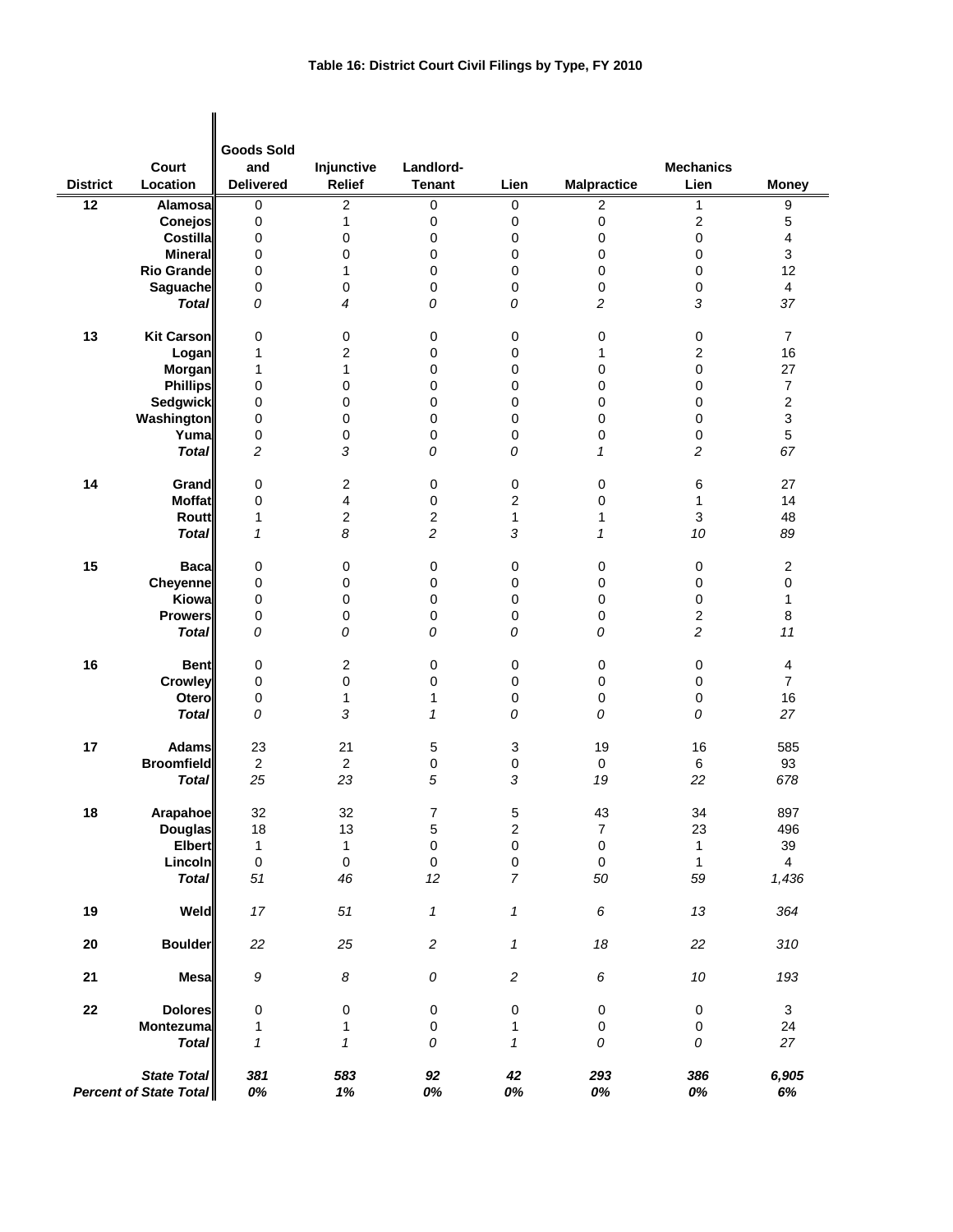| Table 16: District Court Civil Filings by Type, FY 2010 |  |  |
|---------------------------------------------------------|--|--|

|                 |                                              | <b>Motion to</b><br>Approve<br><b>Transfer of</b> |                            |                         |                         |                         |                          |                           | <b>Personal</b><br>Injury -    |
|-----------------|----------------------------------------------|---------------------------------------------------|----------------------------|-------------------------|-------------------------|-------------------------|--------------------------|---------------------------|--------------------------------|
| <b>District</b> | Court<br>Location                            | <b>Structured</b><br><b>Settlement</b>            | Name<br>Change             | Negligence              | <b>Note</b>             | Other                   | Out of State<br>Subpoena | Personal<br><b>Injury</b> | <b>Motor</b><br><b>Vehicle</b> |
| $\overline{12}$ | Alamosal                                     | 0                                                 | 0                          | 0                       | 1                       | 3                       | 0                        | 2                         | 11                             |
|                 | <b>Conejos</b>                               | 0                                                 | 0                          | 0                       | 0                       | $\overline{c}$          | 0                        | 2                         | 10                             |
|                 | Costilla                                     | 0                                                 | 0                          | 1                       | 0                       | $\overline{\mathbf{c}}$ | 0                        | 0                         | 0                              |
|                 | Mineral                                      | 0                                                 | $\mathbf 0$                | 1                       | 0                       | 4                       | 0                        | 0                         | 1                              |
|                 | <b>Rio Grande</b>                            | 0                                                 | $\overline{\mathbf{c}}$    | 0                       | 0                       | $\overline{7}$          | 0                        | 2                         | 0                              |
|                 | Saguache                                     | 0                                                 | $\mathbf 0$                | 0                       | 1                       | 11                      | 0                        | 0                         | 1                              |
|                 | <b>Total</b>                                 | 0                                                 | 2                          | $\overline{c}$          | 2                       | 29                      | 0                        | 6                         | 23                             |
| 13              | Kit Carson                                   | 0                                                 | 1                          | 1                       | 0                       | 2                       | 1                        | 1                         | 1                              |
|                 | Logan                                        | 0                                                 | 1                          | 2                       | 3                       | 6                       | 1                        | 3                         | 2                              |
|                 | <b>Morgan</b>                                | 0                                                 | 8                          | 6                       | $\overline{\mathbf{c}}$ | 7                       | 1                        | 3                         | 9                              |
|                 | <b>Phillips</b>                              | 0                                                 | 0                          | 0                       | 0                       | 1                       | 0                        | 0                         | 0                              |
|                 | <b>Sedgwick</b>                              | 0                                                 | 0                          | 1                       | 1                       | 0                       | 0                        | 0                         | 0                              |
|                 | Washington                                   | 0                                                 | 0                          | 0                       | 1                       | $\overline{7}$          | 0                        | 0                         | 0                              |
|                 | Yumal                                        | 0                                                 | $\overline{c}$             | 0                       | 1                       | 1                       | 0                        | 0                         | 1                              |
|                 | <b>Total</b>                                 | 0                                                 | 12                         | 10                      | 8                       | 24                      | 3                        | 7                         | 13                             |
| 14              | Grand                                        | 0                                                 | 0                          | 9                       | 3                       | 6                       | 1                        | 8                         | 3                              |
|                 | <b>Moffat</b>                                | 0                                                 | 1                          | 3                       | $\overline{\mathbf{c}}$ | 4                       | 0                        | 0                         | 5                              |
|                 | <b>Routt</b>                                 | 0                                                 | 1                          | 10                      | 3                       | $\overline{7}$          | 4                        | 8                         | 6                              |
|                 | <b>Total</b>                                 | 0                                                 | 2                          | 22                      | 8                       | 17                      | 5                        | 16                        | 14                             |
| 15              | <b>Bacal</b>                                 | $\pmb{0}$                                         | 0                          | 0                       | 0                       | 2                       | 0                        | 1                         | 0                              |
|                 | Cheyenne                                     | 0                                                 | 0                          | 0                       | 0                       | 1                       | 0                        | 0                         | 0                              |
|                 | Kiowa                                        | $\mathbf 0$                                       | 0                          | 0                       | 0                       | 0                       | 0                        | 0                         | 0                              |
|                 | <b>Prowers</b>                               | 0                                                 | 0                          | 0                       | 0                       | 5                       | 2                        | 2                         | 2                              |
|                 | <b>Total</b>                                 | 0                                                 | 0                          | 0                       | 0                       | 8                       | $\overline{c}$           | 3                         | $\overline{c}$                 |
| 16              | <b>Bent</b>                                  | 0                                                 | 0                          | 0                       | 0                       | 4                       | 0                        | 0                         | 2                              |
|                 | Crowley                                      | 0                                                 | 0                          | $\overline{\mathbf{c}}$ | 0                       | 6                       | 0                        | 1                         | 0                              |
|                 | Otero                                        | 3                                                 | 3                          | $\overline{c}$          | 0                       | $\overline{4}$          | 0                        | 3                         | 4                              |
|                 | <b>Total</b>                                 | 3                                                 | 3                          | 4                       | 0                       | 14                      | 0                        | 4                         | 6                              |
| 17              | <b>Adams</b>                                 | 17                                                | 24                         | 60                      | 57                      | 84                      | 8                        | 81                        | 251                            |
|                 | <b>Broomfield</b>                            | $\ensuremath{\mathsf{3}}$                         | 0                          | 8                       | 9                       | 9                       | 7                        | $\overline{7}$            | 26                             |
|                 | <b>Total</b>                                 | 20                                                | 24                         | 68                      | 66                      | 93                      | 15                       | 88                        | 277                            |
|                 |                                              |                                                   |                            |                         |                         |                         |                          |                           |                                |
| 18              | Arapahoe                                     | 19                                                | 38                         | 62                      | 81                      | 107                     | 30                       | 92                        | 310                            |
|                 | <b>Douglas</b>                               | $\sqrt{2}$                                        | 5                          | 28                      | 62                      | 45                      | 18                       | 33                        | 115                            |
|                 | <b>Elbert</b>                                | $\mathbf{1}$                                      | 4                          | 1                       | 5                       | $\overline{7}$          | 0                        | 3                         | $\mathbf{3}$                   |
|                 | Lincoln                                      | $\mathbf 1$                                       | 0                          | 0                       | 0                       | 12                      | 0                        | $\mathbf{1}$              | $\mathsf{O}\xspace$            |
|                 | <b>Total</b>                                 | 23                                                | 47                         | 91                      | 148                     | 171                     | 48                       | 129                       | 428                            |
| 19              | Weld                                         | $12\,$                                            | 15                         | 14                      | $20\,$                  | $70\,$                  | $\boldsymbol{g}$         | 26                        | 83                             |
| 20              | <b>Boulder</b>                               | ${\cal O}$                                        | 0                          | 43                      | 59                      | 49                      | 24                       | 60                        | 192                            |
| 21              | <b>Mesa</b>                                  | 9                                                 | $\boldsymbol{7}$           | 22                      | $\boldsymbol{8}$        | $72\,$                  | 12                       | $19\,$                    | 47                             |
| ${\bf 22}$      | <b>Dolores</b>                               | $\pmb{0}$                                         | 0                          | 0                       | $\pmb{0}$               | $\pmb{0}$               | 0                        | $\pmb{0}$                 | $\boldsymbol{2}$               |
|                 | <b>Montezuma</b>                             | $\sqrt{2}$                                        | 1                          | 3                       | 3                       | $\boldsymbol{7}$        | 0                        | 0                         | $\,6\,$                        |
|                 | <b>Total</b>                                 | $\overline{c}$                                    | $\boldsymbol{\mathcal{I}}$ | 3                       | 3                       | $\overline{7}$          | ${\cal O}$               | 0                         | 8                              |
|                 | State Total<br><b>Percent of State Total</b> | 173<br>0%                                         | 227<br>0%                  | 640<br>1%               | 963<br>1%               | 1,484<br>1%             | 322<br>0%                | 1,035<br>1%               | 2,928<br>3%                    |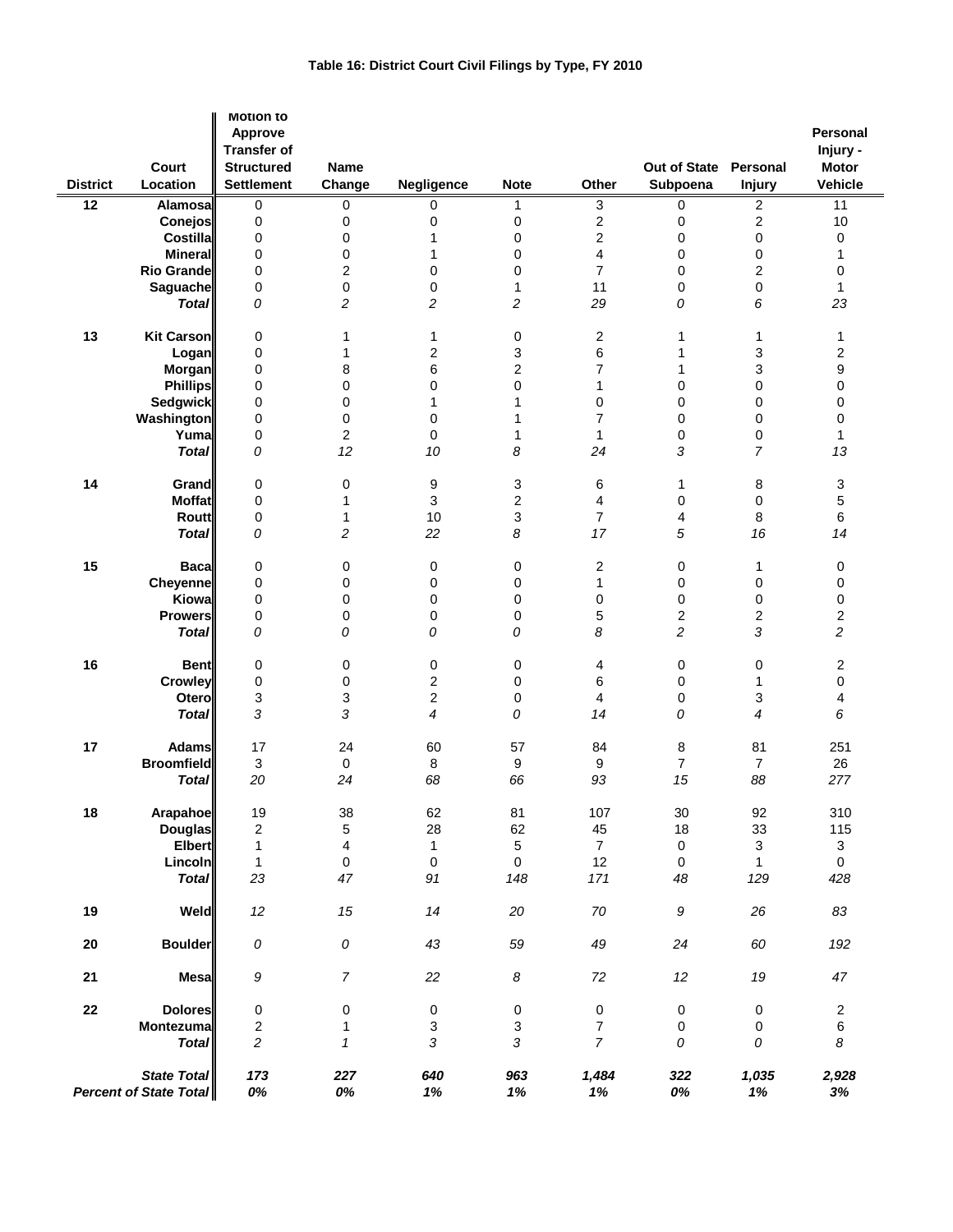| <b>District</b>                                     | Court<br>Location | <b>Petition to</b><br><b>Seal</b><br><b>Criminal</b><br>Record | <b>Petition to</b><br><b>Seal</b><br><b>Criminal</b><br>Conviction | <b>Possession</b> | Prohibition | Property<br><b>Damage</b>  | <b>Public</b><br><b>Nuisance</b> | <b>Public</b><br><b>Utilities</b> | Replevin       |
|-----------------------------------------------------|-------------------|----------------------------------------------------------------|--------------------------------------------------------------------|-------------------|-------------|----------------------------|----------------------------------|-----------------------------------|----------------|
| 12                                                  | <b>Alamosa</b>    | 5                                                              | 0                                                                  | 1                 | 0           | 0                          | 0                                | 0                                 | 1              |
|                                                     | Conejos           | 0                                                              | 0                                                                  | 0                 | 0           | 0                          | 0                                | 0                                 | 3              |
|                                                     | <b>Costilla</b>   | 1                                                              | 0                                                                  | 0                 | 0           | 0                          | 0                                | 1                                 | 0              |
|                                                     | <b>Mineral</b>    | 0                                                              | 0                                                                  | 0                 | 0           | 0                          | 0                                | 0                                 | 0              |
|                                                     | <b>Rio Grande</b> | 3                                                              | 0                                                                  | 1                 | 0           | $\mathbf{1}$               | 0                                | $\mathbf 0$                       | 0              |
|                                                     | Saguache          | 4                                                              | 0                                                                  | 0                 | 0           | 0                          | 0                                | 0                                 | 0              |
|                                                     | <b>Total</b>      | 13                                                             | 0                                                                  | 2                 | 0           | $\mathbf{1}$               | 0                                | 1                                 | 4              |
| 13                                                  | <b>Kit Carson</b> | 3                                                              | 0                                                                  | 0                 | 0           | 0                          | 0                                | $\pmb{0}$                         | 2              |
|                                                     | Logan             | 10                                                             | 0                                                                  | 0                 | 0           | 0                          | 0                                | $\mathbf 0$                       | $\mathbf{1}$   |
|                                                     | Morgan            | 18                                                             | 0                                                                  | 0                 | 0           | 0                          | 0                                | 0                                 | 4              |
|                                                     | <b>Phillips</b>   | 2                                                              | 0                                                                  | 0                 | 0           | 1                          | 0                                | 0                                 | $\mathbf{1}$   |
|                                                     | <b>Sedgwick</b>   | 0                                                              | 0                                                                  | 0                 | 0           | 0                          | 0                                | $\mathbf 0$                       | 2              |
|                                                     | Washington        | 0                                                              | 0                                                                  | 0                 | 0           | 0                          | 0                                | 0                                 | 0              |
|                                                     | Yuma              | 6                                                              | 0                                                                  | 0                 | 0           | 0                          | 0                                | $\pmb{0}$                         | $\overline{c}$ |
|                                                     | <b>Total</b>      | 39                                                             | 0                                                                  | 0                 | 0           | $\mathbf{1}$               | 0                                | 0                                 | 12             |
| 14                                                  | Grand             | 10                                                             | 0                                                                  | 0                 | 0           | 1                          | 1                                | 0                                 | 1              |
|                                                     | <b>Moffat</b>     | 5                                                              | 0                                                                  | 0                 | 0           | 0                          | 0                                | $\pmb{0}$                         | 1              |
|                                                     | Routt             | 32                                                             | 0                                                                  | 0                 | 0           | 0                          | 0                                | 0                                 | 2              |
|                                                     | <b>Total</b>      | 47                                                             | 0                                                                  | 0                 | 0           | 1                          | 1                                | 0                                 | $\overline{4}$ |
| 15                                                  | <b>Baca</b>       | 1                                                              | 0                                                                  | 0                 | 0           | 0                          | 0                                | 0                                 | 1              |
|                                                     | Cheyenne          | 0                                                              | 0                                                                  | 0                 | 0           | 0                          | 0                                | 0                                 | 0              |
|                                                     | Kiowa             | 0                                                              | 0                                                                  | 0                 | 0           | 0                          | 0                                | 0                                 | 0              |
|                                                     | <b>Prowers</b>    | 2                                                              | 0                                                                  | 0                 | 0           | 0                          | 0                                | 0                                 | 0              |
|                                                     | <b>Total</b>      | 3                                                              | 0                                                                  | 0                 | 0           | 0                          | 0                                | 0                                 | $\mathcal I$   |
| 16                                                  | <b>Bent</b>       | 0                                                              | 0                                                                  | 0                 | 0           | 0                          | 0                                | 0                                 | 0              |
|                                                     | Crowley           | 1                                                              | 0                                                                  | 0                 | 0           | 0                          | 0                                | 0                                 | 0              |
|                                                     | Otero             | 6                                                              | 0                                                                  | 0                 | 0           | 0                          | 0                                | 0                                 | 3              |
|                                                     | <b>Total</b>      | $\overline{7}$                                                 | 0                                                                  | 0                 | 0           | 0                          | 0                                | 0                                 | 3              |
| 17                                                  | <b>Adams</b>      | 147                                                            | 3                                                                  | 1                 | 0           | 4                          | 5                                | $\pmb{0}$                         | 88             |
|                                                     | <b>Broomfield</b> | 36                                                             | 0                                                                  | 0                 | 0           | 1                          | 0                                | 0                                 | 10             |
|                                                     | <b>Total</b>      | 183                                                            | 3                                                                  | $\mathcal I$      | 0           | 5                          | 5                                | 0                                 | 98             |
| ${\bf 18}$                                          | Arapahoe          | 341                                                            | 1                                                                  | 0                 | 0           | 7                          | 24                               | 0                                 | 67             |
|                                                     | <b>Douglas</b>    | 186                                                            | 0                                                                  | 0                 | $\mathsf 0$ | 1                          | 5                                | $\pmb{0}$                         | 44             |
|                                                     | <b>Elbert</b>     | 13                                                             | $\pmb{0}$                                                          | 0                 | 0           | $\mathbf{1}$               | $\pmb{0}$                        | $\mathbf 0$                       | 5              |
|                                                     | Lincoln           | $\overline{4}$                                                 | 0                                                                  | 0                 | 0           | 0                          | $\mathbf 0$                      | 0                                 | $\mathbf 0$    |
|                                                     | <b>Total</b>      | 544                                                            | $\mathbf{1}$                                                       | 0                 | 0           | 9                          | 29                               | 0                                 | 116            |
| 19                                                  | Weld              | 128                                                            | $\sqrt{3}$                                                         | 0                 | 0           | $\sqrt{5}$                 | ${\cal O}$                       | 0                                 | 42             |
| ${\bf 20}$                                          | <b>Boulder</b>    | 474                                                            | $\sqrt{3}$                                                         | 0                 | ${\cal O}$  | $\sqrt{2}$                 | $\overline{c}$                   | ${\cal O}$                        | 27             |
| 21                                                  | <b>Mesa</b>       | 124                                                            | 3                                                                  | 1                 | ${\cal O}$  | $\boldsymbol{\mathcal{I}}$ | ${\cal O}$                       | ${\cal O}$                        | 28             |
| ${\bf 22}$                                          | <b>Dolores</b>    | 0                                                              | 0                                                                  | 0                 | 0           | 0                          | 0                                | $\pmb{0}$                         | 1              |
|                                                     | Montezuma         | 8                                                              | 3                                                                  | 0                 | 0           | 0                          | $\mathbf 0$                      | $\pmb{0}$                         | 8              |
|                                                     | <b>Total</b>      | 8                                                              | 3                                                                  | 0                 | 0           | 0                          | 0                                | 0                                 | 9              |
| <b>State Total</b><br><b>Percent of State Total</b> |                   | 3,596<br>3%                                                    | 106<br>0%                                                          | 15<br>0%          | 0<br>0%     | 61<br>0%                   | 215<br>0%                        | ${\bf 5}$<br>0%                   | 722<br>$1\%$   |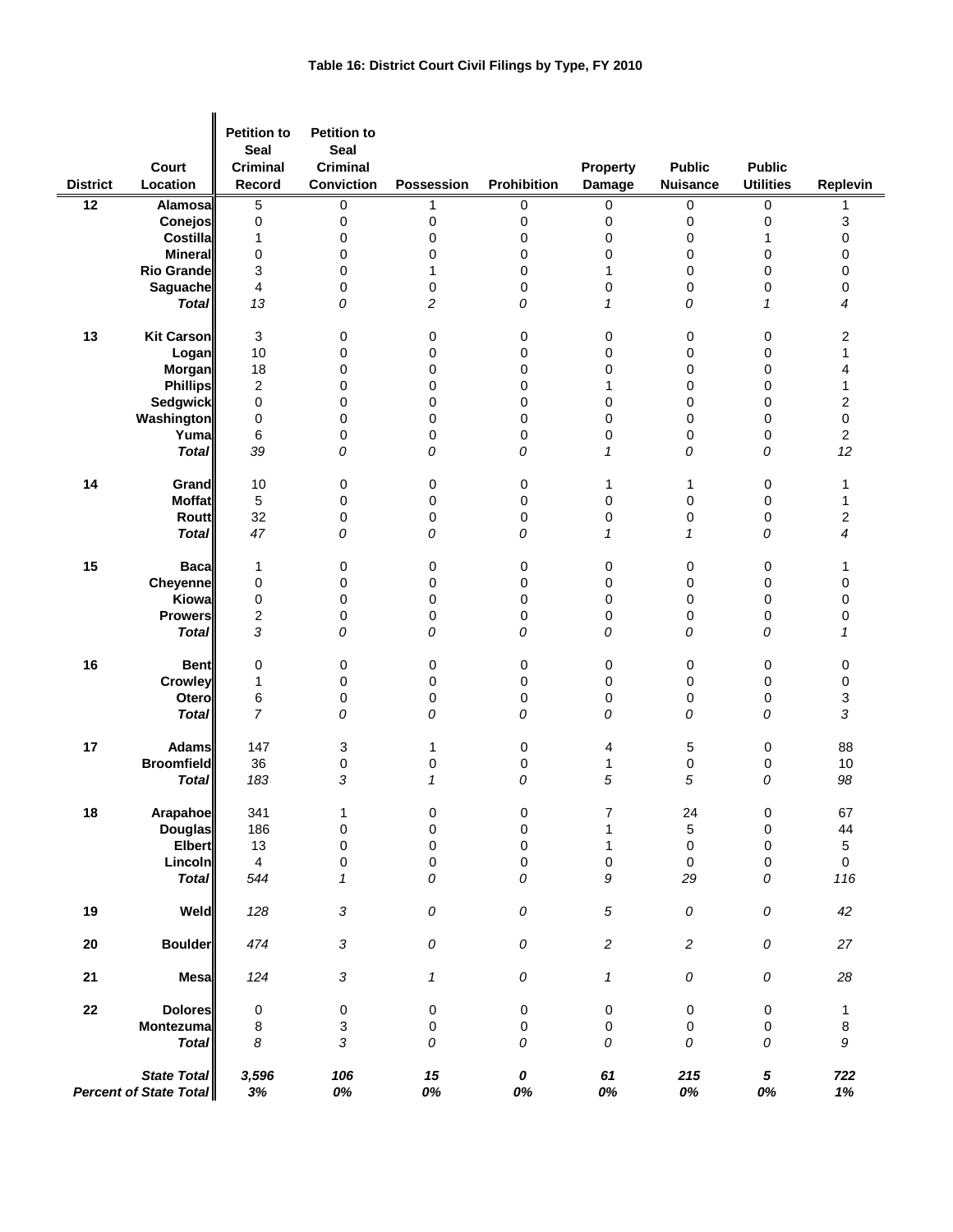| <b>District</b> | Court<br>Location                            | Restraining<br>Order | <b>Review - Other</b><br>Local<br>Government /<br>Person | <b>Rule 105</b><br><b>Quiet Title</b> | <b>Rule 106 -</b><br>Writs /<br>Contempt | <b>Rule 120</b><br>Deed of<br><b>Trust</b> | <b>Services</b><br>Rendered | <b>Sexual</b><br>Harassment |
|-----------------|----------------------------------------------|----------------------|----------------------------------------------------------|---------------------------------------|------------------------------------------|--------------------------------------------|-----------------------------|-----------------------------|
| $\overline{12}$ | Alamosa                                      | 0                    | 1                                                        | 1                                     | 0                                        | 44                                         | 0                           | 0                           |
|                 | <b>Conejos</b>                               | 2                    | $\overline{\mathbf{c}}$                                  | 1                                     | 1                                        | 13                                         | $\pmb{0}$                   | $\pmb{0}$                   |
|                 | Costilla                                     |                      | 1                                                        |                                       |                                          | 14                                         | 0                           | 0                           |
|                 |                                              | 0                    |                                                          | 5                                     | 0                                        |                                            |                             |                             |
|                 | <b>Mineral</b>                               | 0                    | $\mathbf 0$                                              | 1                                     | 2                                        | $\overline{4}$                             | 0                           | 0                           |
|                 | <b>Rio Grande</b>                            | 0                    | $\mathbf 0$                                              | 3                                     | 0                                        | 70                                         | 0                           | $\mathbf 0$                 |
|                 | <b>Saguache</b>                              | 0                    | 0                                                        | 6                                     | 0                                        | 26                                         | 0                           | $\pmb{0}$                   |
|                 | <b>Total</b>                                 | $\overline{c}$       | $\overline{4}$                                           | 17                                    | 3                                        | 171                                        | 0                           | 0                           |
| 13              | <b>Kit Carson</b>                            | 1                    | 0                                                        | 1                                     | 6                                        | 16                                         | 0                           | 0                           |
|                 | Logan                                        | 0                    | $\mathbf 0$                                              | 1                                     | 19                                       | 82                                         | $\mathbf 0$                 | $\mathbf 0$                 |
|                 | <b>Morgan</b>                                | 0                    | 1                                                        | 4                                     | $\mathbf{1}$                             | 193                                        | 0                           | $\pmb{0}$                   |
|                 | <b>Phillips</b>                              | 0                    | $\mathbf 0$                                              | 0                                     | 0                                        | 11                                         | 0                           | 0                           |
|                 | <b>Sedgwick</b>                              | 0                    | $\mathbf 0$                                              | 0                                     | 0                                        | 8                                          | 1                           | $\pmb{0}$                   |
|                 | Washington                                   | 1                    | 0                                                        | 5                                     | 0                                        | 27                                         | $\mathbf 0$                 | $\mathbf 0$                 |
|                 | Yuma                                         | 0                    | $\mathbf 0$                                              | 4                                     | $\pmb{0}$                                | 23                                         | 0                           | $\pmb{0}$                   |
|                 | <b>Total</b>                                 | $\overline{c}$       | $\mathcal I$                                             | 15                                    | 26                                       | 360                                        | $\mathcal I$                | 0                           |
| 14              | Grand                                        | 0                    | 4                                                        | 6                                     | 2                                        | 217                                        | 0                           | 0                           |
|                 | <b>Moffat</b>                                | 0                    | 0                                                        | 6                                     | 0                                        | 68                                         | 0                           | $\pmb{0}$                   |
|                 | Routt                                        |                      | $\mathsf 3$                                              | $\overline{7}$                        |                                          |                                            |                             |                             |
|                 |                                              | 1                    | $\overline{7}$                                           |                                       | 4                                        | 223                                        | 0                           | 0                           |
|                 | <b>Total</b>                                 | $\mathbf{1}$         |                                                          | 19                                    | 6                                        | 508                                        | 0                           | 0                           |
| 15              | <b>Baca</b>                                  | 0                    | 0                                                        | 0                                     | 0                                        | 7                                          | 0                           | 0                           |
|                 | <b>Cheyenne</b>                              | 0                    | 0                                                        | 1                                     | 0                                        | 4                                          | 0                           | 0                           |
|                 | Kiowa                                        | 0                    | 0                                                        | 1                                     | 0                                        | $\overline{7}$                             | 0                           | 0                           |
|                 | <b>Prowers</b>                               | 0                    | 0                                                        | 4                                     | 0                                        | 28                                         | 0                           | $\mathbf 0$                 |
|                 | <b>Total</b>                                 | 0                    | 0                                                        | 6                                     | 0                                        | 46                                         | 0                           | 0                           |
| 16              | <b>Bent</b>                                  | 0                    | 0                                                        | 4                                     | 15                                       | 20                                         | 0                           | 0                           |
|                 | Crowley                                      | 0                    | 0                                                        | 2                                     | 25                                       | 15                                         | $\mathbf 0$                 | $\mathbf 0$                 |
|                 | Otero                                        | 0                    | 0                                                        | 5                                     | $\mathbf 0$                              | 96                                         | 0                           | $\pmb{0}$                   |
|                 | <b>Total</b>                                 | 0                    | 0                                                        | 11                                    | 40                                       | 131                                        | 0                           | 0                           |
| 17              | <b>Adams</b>                                 | 0                    | 17                                                       | 21                                    | 13                                       | 4,651                                      | 6                           | 2                           |
|                 | <b>Broomfield</b>                            | 0                    | $\mathbf{1}$                                             | $\pmb{0}$                             | $\mathbf{1}$                             | 278                                        | 1                           | $\pmb{0}$                   |
|                 | <b>Total</b>                                 | 0                    | 18                                                       | 21                                    | 14                                       | 4,929                                      | $\overline{7}$              | $\overline{c}$              |
|                 |                                              |                      |                                                          |                                       |                                          |                                            |                             |                             |
| 18              | Arapahoe                                     | 2                    | 1                                                        | 25                                    | 29                                       | 5,386                                      | $13$                        | $\pmb{0}$                   |
|                 | <b>Douglas</b>                               | 1                    | $\overline{7}$                                           | 20                                    | 14                                       | 2,361                                      | $\boldsymbol{9}$            | $\mathbf 0$                 |
|                 | <b>Elbert</b>                                | 0                    | 1                                                        | $\mathbf 5$                           | $\mathbf{1}$                             | 249                                        | $\mathbf{1}$                | $\mathbf 0$                 |
|                 | Lincoln                                      | 0                    | $\pmb{0}$                                                | $\overline{c}$                        | $10$                                     | 30 <sup>°</sup>                            | $\pmb{0}$                   | $\pmb{0}$                   |
|                 | <b>Total</b>                                 | 3                    | 9                                                        | 52                                    | 54                                       | 8,026                                      | 23                          | ${\cal O}$                  |
| 19              | Weld                                         | 0                    | $\overline{7}$                                           | 23                                    | $\sqrt{3}$                               | 2,760                                      | $\sqrt{3}$                  | ${\cal O}$                  |
| 20              | <b>Boulder</b>                               | 1                    | 12                                                       | $20\,$                                | 11                                       | 1,196                                      | $\sqrt{3}$                  | 1                           |
| 21              | <b>Mesa</b>                                  | $\sqrt{2}$           | ${\cal O}$                                               | 8                                     | $\sqrt{3}$                               | 1,376                                      | $\sqrt{2}$                  | ${\cal O}$                  |
| 22              | <b>Dolores</b>                               | 0                    | $\pmb{0}$                                                | 1                                     | 1                                        | 13                                         | 0                           | $\pmb{0}$                   |
|                 | Montezuma                                    | 5                    | $\boldsymbol{2}$                                         | 5                                     | $\ensuremath{\mathsf{3}}$                | 108                                        | 0                           | $\pmb{0}$                   |
|                 | <b>Total</b>                                 | 5                    | $\overline{c}$                                           | 6                                     | 4                                        | 121                                        | 0                           | 0                           |
|                 | State Total<br><b>Percent of State Total</b> | 29<br>0%             | 236<br>0%                                                | 469<br>0%                             | 334<br>0%                                | 39,404<br>34%                              | 255<br>0%                   | $\overline{7}$<br>0%        |